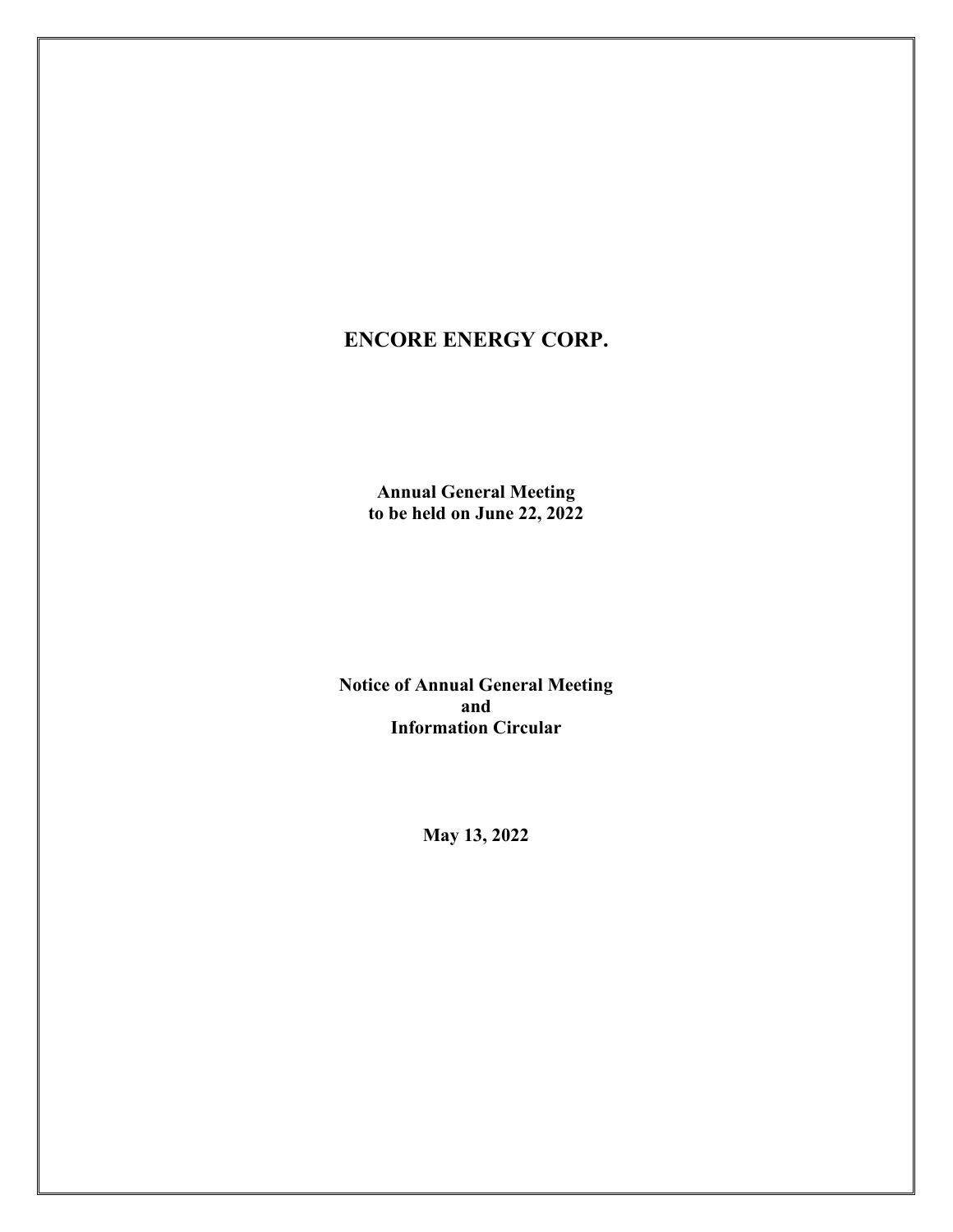# **ENCORE ENERGY CORP. 101 N Shoreline Blvd., Suite 450 Corpus Christi, Texas 78401-2341**

# **NOTICE OF ANNUAL GENERAL MEETING OF SHAREHOLDERS**

NOTICE IS HEREBY GIVEN that an annual general meeting (the "**Meeting**") of the common shareholders of enCore Energy Corp. (the "**Company**") will be held at the offices of Morton Law LLP, Suite 1200 – 750 West Pender, Vancouver, BC V6C 2T8 on Wednesday, June 22, 2022 at 10:00 a.m. (Vancouver, British Columbia time).

At the Meeting, the shareholders will receive the financial statements for the year ended December 31, 2021 together with the auditor's report thereon, and consider resolutions to:

- 1. fix the number of directors at seven (7);
- 2. elect directors of the Company for the ensuing year;
- 3. appoint Davidson & Company LLP, Chartered Professional Accountants, as auditor of the Company for the ensuing year and authorize the directors to determine the remuneration to be paid to the auditor;
- 4. approve the continuation of the Company's stock option plan for the ensuing year, as more particularly set forth in the accompanying management information circular ("**Information Circular**"); and
- 5. transact such other business as may properly be put before the Meeting or any adjournment or adjournments thereof.

The board of directors has fixed the close of business on **May 13, 2022** as the record date for determining holders of common shares who are entitled to notice of and to attend and vote at the Meeting or any adjournment or postponement of the Meeting.

Accompanying this Notice is an Information Circular dated May 13, 2022, a form of proxy ("**Proxy**") or voting instruction form ("**VIF**") and a reply card for use by shareholders who wish to receive the Company's interim and/or annual financial statements. The accompanying Information Circular provides information relating to the matters to be addressed at the Meeting and is incorporated into this Notice.

All shareholders are entitled to attend and vote at the Meeting in person or by proxy. The Board of Directors (the "**Board**") requests that all registered shareholders who will not be attending the Meeting in person read, date and sign the accompanying proxy and deliver it to Computershare Investor Services Inc. ("**Computershare**"). If a shareholder does not deliver a proxy to the Company's transfer agent and registrar, Computershare Trust Company of Canada, by mail to 135 West Beaver Creek, P.O. Box 300, Richmond Hill, ON L4B 4R5, or by hand at 8th Floor, 100 University Avenue Toronto, Ontario M5J 2Y1 (Attention: Proxy Department), by phone to 1-866-732-8683 (Toll Free), by fax to 1-866-249-7775, or on the internet at [www.investervote.com,](https://urldefense.proofpoint.com/v2/url?u=http-3A__www.investervote.com&d=DwMFAw&c=XYrWdXnqoGVNRPOyUELP3IXCOEKnVf1zLk3mv6_0vws&r=Tn57JXfF3LwLjYOTQv2FOvOY8aK7lY9rSN56h4QfLhc&m=0fp4PxBCb9ShgGrNOCIabmO2FdMMWpBCHsXhw-zEkvU&s=wvWOwVUjd1XqvAFhO8mL8wjlIL671JwtQH_lmlV8e40&e=) by 10:00 a.m. (Vancouver, British Columbia time) on Monday, June 20, 2022 (or before 48 hours, excluding Saturdays, Sundays and holidays before any adjournment of the meeting at which the proxy is to be used) then the shareholder will not be entitled to vote at the Meeting.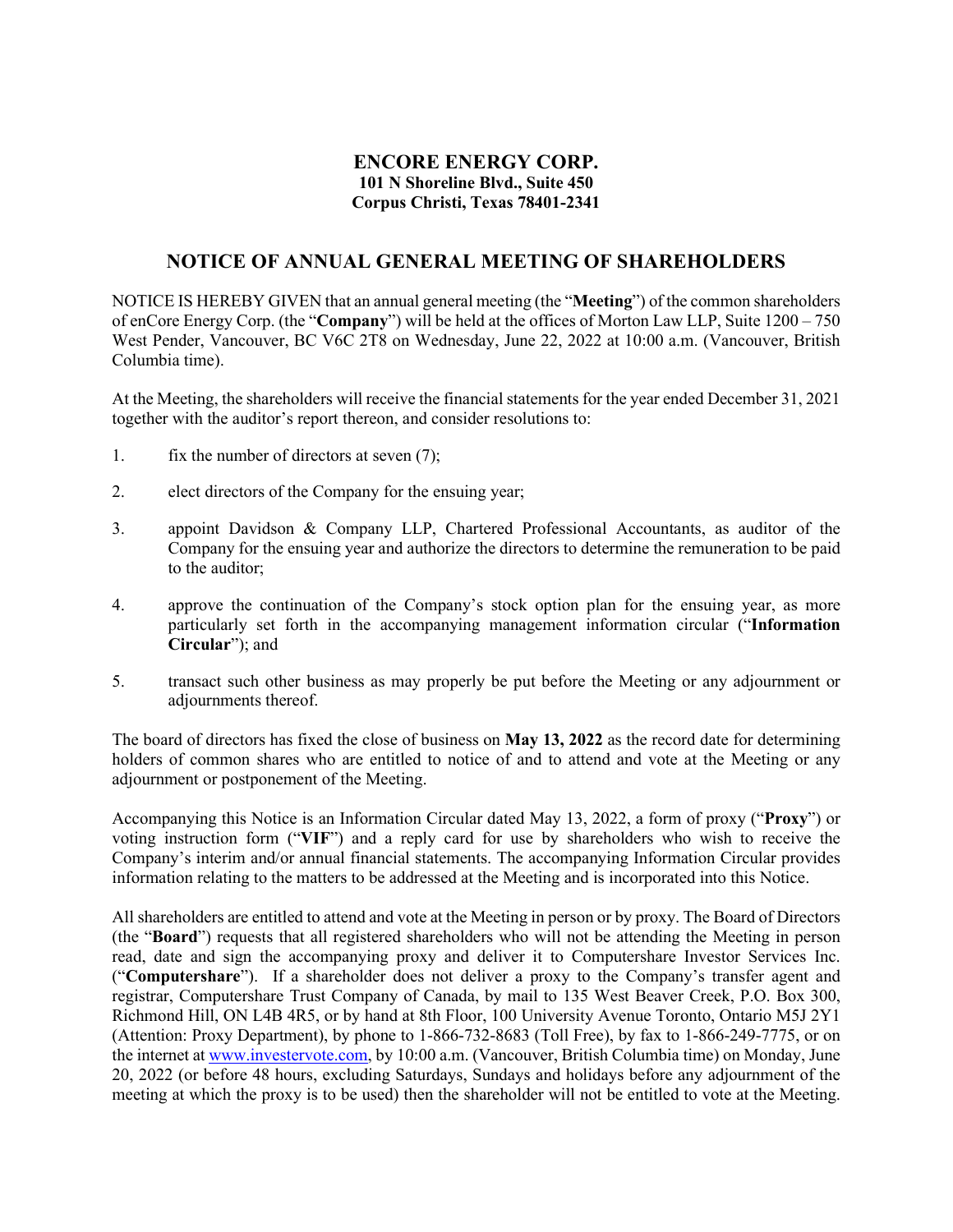If you are a non-registered holder of Company shares and have received this notice of Meeting and accompanying materials through an intermediary, such as an investment dealer, broker, custodian, administrator or other nominee, or a clearing agency in which the intermediary participates, please complete and return the form of voting instruction form provided to you in accordance with the instructions provided therein.

DATED at Vancouver, British Columbia, the 13<sup>th</sup> day of May, 2022.

# **ON BEHALF OF THE BOARD**

*signed "William M. Sheriff"*

William M. Sheriff, Executive Chairman of the Board

**Please submit the accompanying Proxy or Voting Instruction Form well in advance of the voting deadline at 10:00 a.m. (***PST***) on Monday, June 20, 2022 or no later than 48 hours (excluding Saturdays, Sundays and holidays) prior to the time to which the Meeting may be adjourned or postponed. The accompanying Information Circular provides further information respecting proxies and the matters to be considered at the Meeting and is deemed to form part of this notice of Meeting.**

*These securityholder materials are being sent to both registered and non-registered owners of the securities. If you are a non-registered owner, and the Company or its agent has sent these materials directly to you, your name and address and information about your holdings of securities, have been obtained in accordance with applicable securities regulatory requirements from the intermediary holding on your behalf. By choosing to send these materials to you directly, the Company (and not the intermediary holding on your behalf) has assumed responsibility for (i) delivering these materials to you, and (ii) executing your proper voting instructions. Please return your voting instructions as specified in the request for voting instructions.*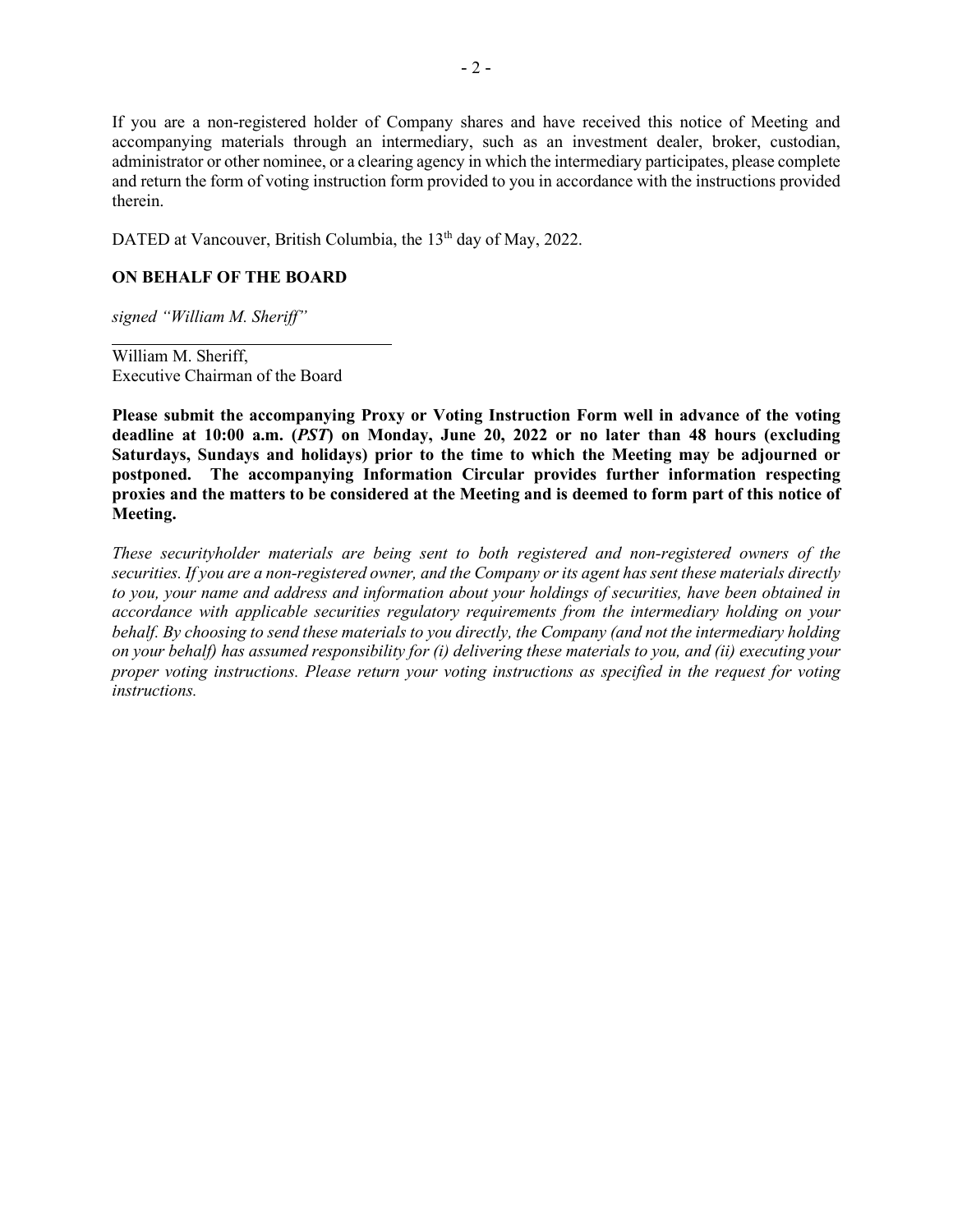# **ENCORE ENERGY CORP.**

101 N Shoreline Blvd., Suite 450 Corpus Christi, Texas 78401-2341

# **INFORMATION CIRCULAR**

(as at May 13, 2022 except as otherwise indicated)

### **SOLICITATION OF PROXIES**

This information circular (the "**Circular**") is provided in connection with the solicitation of proxies by the Management of enCore Energy Corp. (the "**Company**" or "**enCore**"). The form of proxy which accompanies this Circular (the "**Proxy**") is for use at the annual general meeting of the common shareholders of the Company to be held on Wednesday, June 22, 2022 (the "**Meeting**"), at the time and place set out in the accompanying notice of Meeting (the "**Notice of Meeting**"). The Company will bear the cost of this solicitation. The solicitation will be made by mail, but may also be made by telephone.

### **All references to "\$" in this Circular are to Canadian dollars, unless stated otherwise.**

### **APPOINTMENT AND REVOCATION OF PROXY**

The persons named in the Proxy are directors and/or officers and/or corporate counsel of the Company**. A registered shareholder who wishes to appoint some other person to serve as their representative at the Meeting may do so by striking out the printed names and inserting the desired person's name in the blank space provided.** The completed Proxy should be delivered to Computershare Investor Services Inc. ("**Computershare**") by 10:00 a.m. (local time in Vancouver, British Columbia) on Monday, June 20, 2022, or before 48 hours (excluding Saturdays, Sundays and holidays) before any adjournment of the Meeting at which the Proxy is to be used.

The Proxy may be revoked by:

- (a) signing a proxy with a later date and delivering it at the time and place noted above;
- (b) signing and dating a written notice of revocation and delivering it to Computershare, or by transmitting a revocation by telephonic or electronic means, to Computershare, at any time up to and including the last business day preceding the day of the Meeting, or any adjournment of it, at which the Proxy is to be used, or delivering a written notice of revocation and delivering it to the Chairman of the Meeting on the day of the Meeting or adjournment of it; or
- (c) attending the Meeting or any adjournment of the Meeting and registering with the scrutineer as a shareholder present in person.

### **Provisions Relating to Voting of Proxies**

**The shares represented by Proxy in the form provided to shareholders will be voted or withheld from voting by the designated holder in accordance with the direction of the registered shareholder appointing him. If there is no direction by the registered shareholder, those shares will be voted for all proposals set out in the Proxy and for the election of directors and the appointment of the auditors as set out in this Circular. The Proxy gives the person named in it the discretion to vote as such**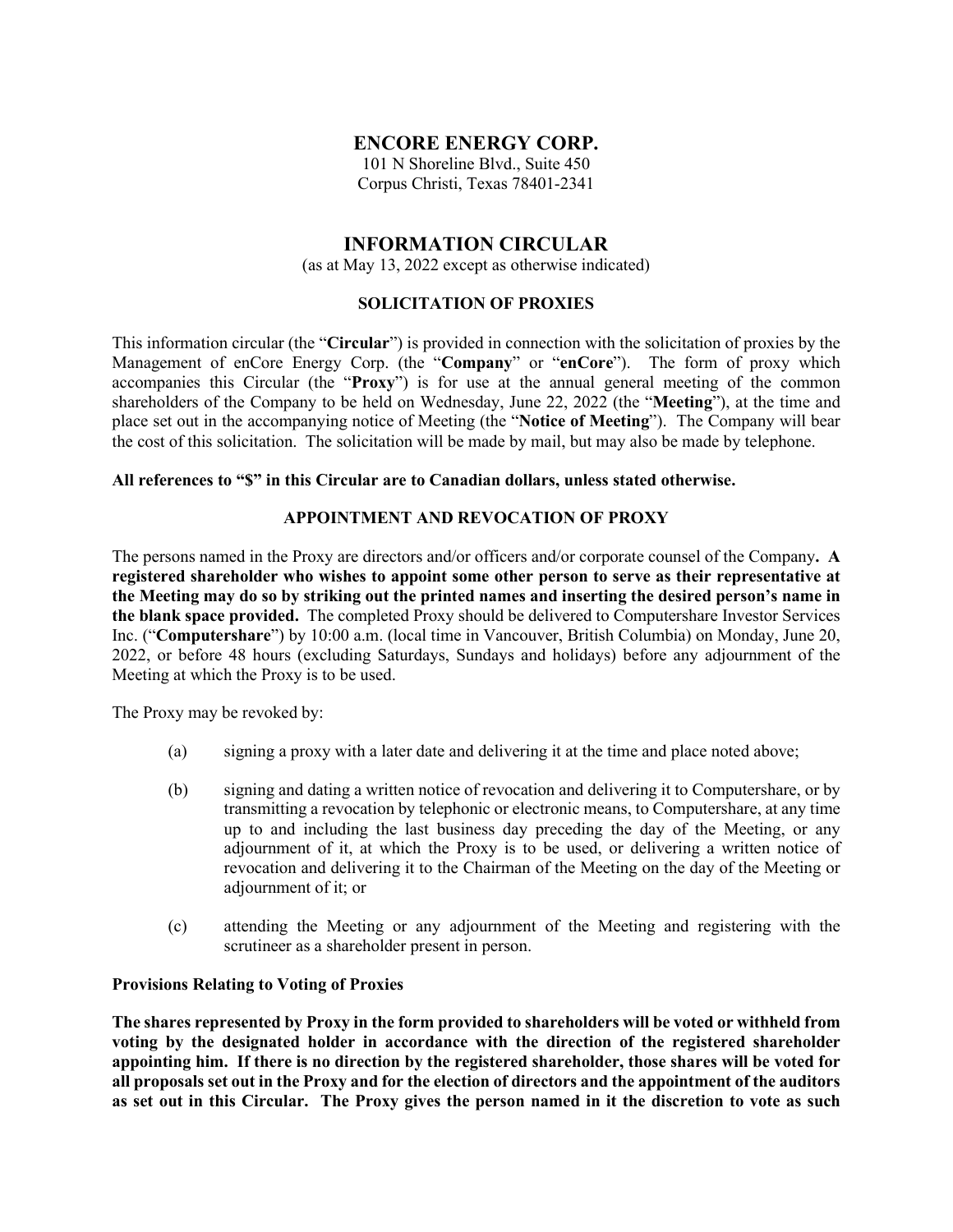**person sees fit on any amendments or variations to matters identified in the Notice of Meeting, or any other matters which may properly come before the Meeting. At the time of printing of this Circular, the management of the Company (the** "**Management**") **knows of no other matters which may come before the Meeting other than those referred to in the Notice of Meeting.**

#### **Advice to Beneficial Holders of Common Shares**

**The information set forth in this section is of significant importance to many shareholders, as a substantial number of shareholders do not hold common shares in their own name.** Shareholders who hold their common shares through their brokers, intermediaries, trustees or other persons, or who otherwise do not hold their common shares in their own name (referred to herein as "**Beneficial Shareholders**") should note that only proxies deposited by shareholders who appear on the records maintained by the Company's registrar and transfer agent as registered holders of common shares will be recognized and acted upon at the Meeting. If common shares are listed in an account statement provided to a Beneficial Shareholder by a broker, then those common shares will, in all likelihood, not be registered in the shareholder's name. Such common shares will more likely be registered under the name of the shareholder's broker or an agent of that broker. In Canada, the vast majority of such shares are registered under the name of CDS & Co. (the registration name for CDS Clearing and Depository Services Inc., which acts as nominee for many Canadian brokerage firms). In the United States, the vast majority of such common shares are registered under the name of Cede & Co., the registration name for The Depository Trust Company, which acts as nominee for many United States brokerage firms. Common shares held by brokers (or their agents or nominees) on behalf of a broker's client can only be voted or withheld at the direction of the Beneficial Shareholder. Without specific instructions, brokers and their agents and nominees are prohibited from voting shares for the broker's clients. **Therefore, each Beneficial Shareholder should ensure that voting instructions are communicated to the appropriate person well in advance of the Meeting.**

Existing regulatory policy requires brokers and other intermediaries to seek voting instructions from Beneficial Shareholders in advance of shareholder meetings. The various brokers and other intermediaries have their own mailing procedures and provide their own return instructions to clients, which should be carefully followed by Beneficial Shareholders in order to ensure that their common shares are voted at the Meeting. The form of instrument of proxy supplied to a Beneficial Shareholder by its broker (or the agent of the broker) is substantially similar to the instrument of proxy provided directly to registered shareholders by the Company. However, its purpose is limited to instructing the registered shareholder (i.e., the broker or agent of the broker) how to vote on behalf of the Beneficial Shareholder. The vast majority of brokers now delegate responsibility for obtaining instructions from clients to Broadridge Financial Solutions Inc. ("**Broadridge**") in Canada. Broadridge typically prepares a machine-readable voting instruction form ("**VIF**"), mails those forms to Beneficial Shareholders and asks Beneficial Shareholders to return the VIFs to Broadridge, or otherwise communicate voting instructions to Broadridge (by way of the internet or telephone, for example). Broadridge then tabulates the results of all instructions received and provides appropriate instructions respecting the voting of shares to be represented at the Meeting. **A Beneficial Shareholder who receives a Broadridge VIF cannot use that form to vote common shares directly at the Meeting. The VIFs must be returned to Broadridge (or instructions respecting the voting of common shares must otherwise be communicated to Broadridge) well in advance of the Meeting in order to have the common shares voted. If you have any questions respecting the voting of common shares held through a broker or other intermediary, please contact that broker or other intermediary for assistance.**

The Notice of Meeting, Circular, Proxy and VIF, as applicable, are being provided to both registered shareholders and Beneficial Shareholders. Beneficial Shareholders fall into two categories - those who object to their identity being known to the issuers of securities which they own ("**OBOs**") and those who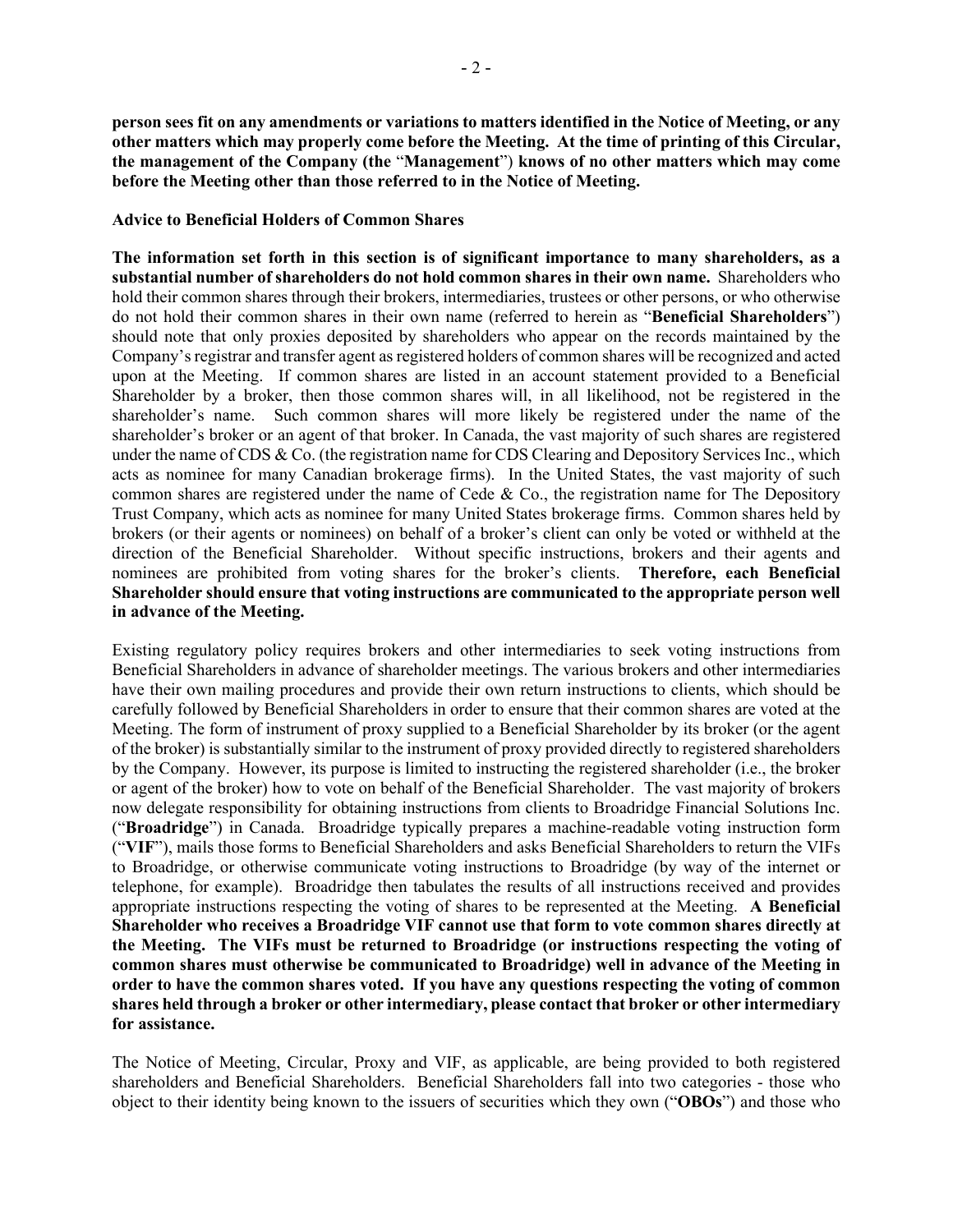do not object to their identity being made known to the issuers of the securities which they own ("**NOBOs**"). Subject to the provisions of National Instrument 54-101 - *Communication with Beneficial Owners of Securities of a Reporting Issuer* ("**NI 54-101**"), issuers may request and obtain a list of their NOBOs from intermediaries directly or via their transfer agent and may obtain and use the NOBO list for the distribution of proxy-related materials directly (not via Broadridge) to such NOBOs. If you are a Beneficial Shareholder and the Company or its agent has sent these materials directly to you, your name, address and information about your holdings of common shares have been obtained in accordance with applicable securities regulatory requirements from the intermediary holding the common shares on your behalf.

Pursuant to the provisions of NI 54-101, the Company is providing the Notice of Meeting, Circular and Proxy or VIF, as applicable, to both registered owners of the securities and non-registered owners of the securities. If you are a non-registered owner, and the Company or its agent has sent these materials directly to you, your name and address and information about your holdings of securities, have been obtained in accordance with applicable securities regulatory requirements from the intermediary holding on your behalf. By choosing to send these materials to you directly, the Company (and not the intermediary holding common shares on your behalf) has assumed responsibility for (i) delivering these materials to you, and (ii) executing your proper voting instructions. Please return your voting instructions as specified in the VIF. As a result, if you are a non-registered owner of the securities, you can expect to receive a scannable VIF from Computershare.Please complete and return to Computershare in the envelope provided or by facsimile. In addition, telephone voting and internet voting instructions can be found on the VIF. Computershare will tabulate the results of the VIFs received from the Company's NOBOs and will provide appropriate instructions at the Meeting with respect to the common shares represented by the VIFs they receive.

The Company's OBOs can expect to be contacted by Broadridge or their brokers or their broker's agents as set out above. Pursuant to the provisions of NI 54-101, the Company does not intend to pay for intermediaries to deliver the Notice of Meeting, Circular and VIF to OBOs and accordingly, if the OBO's intermediary does not assume the costs of delivery of those documents in the event that the OBO wishes to receive them, the OBO may not receive the documents.

Although a Beneficial Shareholder may not be recognized directly at the Meeting for the purposes of voting common shares registered in the name of his broker, a Beneficial Shareholder may attend the Meeting as proxyholder for the registered shareholder and vote the common shares in that capacity. NI 54-101 allows a Beneficial Shareholder who is a NOBO to submit to the Company or an applicable intermediary any document in writing that requests that the NOBO or a nominee of the NOBO be appointed as proxyholder. If such a request is received, the Company or an intermediary, as applicable, must arrange, without expenses to the NOBO, to appoint such NOBO or its nominee as a proxyholder and to deposit that proxy within the time specified in this Circular, provided that the Company or the intermediary receives such written instructions from the NOBO at least one business day prior to the time by which proxies are to be submitted at the Meeting, with the result that such a written request must be received by 9:30 a.m (Vancouver, British Columbia time) on the day which is at least three business days prior to the Meeting. **A Beneficial Shareholder who wishes to attend the Meeting and to vote their common shares as proxyholder for the registered shareholder, should enter their own name in the blank space on the VIF or such other document in writing that requests that the NOBO or a nominee of the NOBO be appointed as proxyholder and return the same to their broker (or the broker's agent) in accordance with the instructions provided by such broker.**

All references to shareholders in the Notice of Meeting, Circular and the accompanying Proxy are to registered shareholders of the Company as set forth on the list of registered shareholders of the Company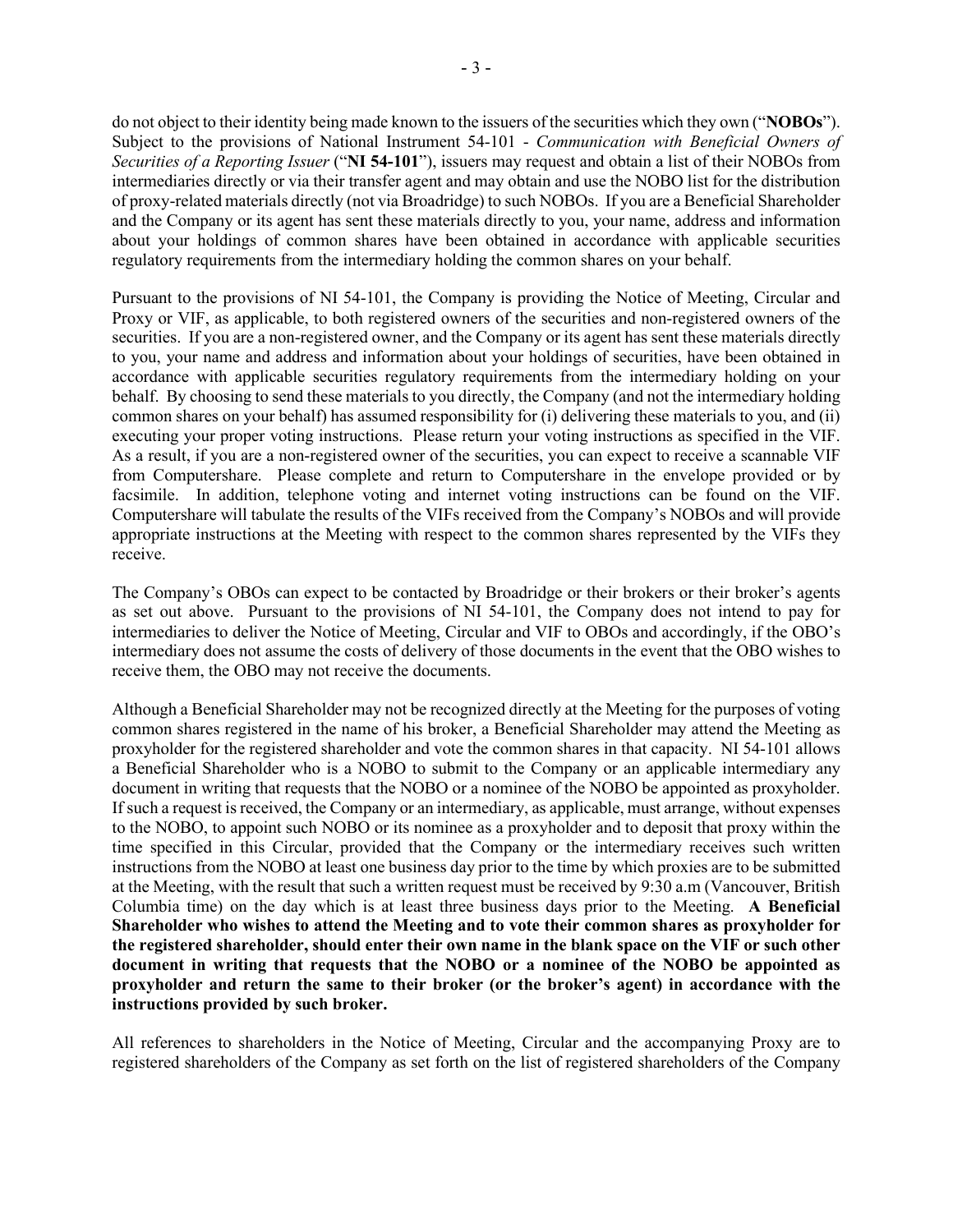as maintained by the registrar and transfer agent of the Company, Computershare, unless specifically stated otherwise.

### **Financial Statements**

The audited financial statements of the Company for the year ended December 31, 2021, together with the auditor's report on those statements and Management Discussion and Analysis, will be presented to the shareholders at the Meeting. The Company's financial statements are available on the System of Electronic Document Analysis and Retrieval (SEDAR) website a[t www.sedar.com.](http://www.sedar.com/)

## **VOTING SECURITIES AND PRINCIPAL HOLDERS OF VOTING SECURITIES**

The Company has fixed the close of business on May 13, 2022 as the record date (the "**Record Date**") for the purposes of determining shareholders entitled to receive the Notice and vote at the Meeting. As at the Record Date, the Company's authorized capital consists of an unlimited number of common shares and an unlimited number of preferred shares, of which 321,117,742 common shares are issued and outstanding and nil preferred shares are issued and outstanding. Each common share in the capital of the Company carries the right to one vote.

To the knowledge of the directors and executive officers of the Company, as of the date of this Circular, there were no persons who beneficially own, directly or indirectly, or exercise control or direction over, 10% or more of the issued and outstanding common shares of the Company.

## **VOTES NECESSARY TO PASS RESOLUTIONS**

Under the Company's Articles, the quorum for the transaction of business at a meeting of shareholders is one person who is a shareholder, or who is otherwise permitted to vote shares of the Company at a shareholders meeting, present in person or by proxy.

# **ELECTION OF DIRECTORS**

The directors of the Company are elected annually and hold office until the next annual general meeting of the shareholders or until their successors are elected or appointed. Management of the Company ("**Management**") proposes to nominate the persons listed below for election as directors of the Company to serve until their successors are elected or appointed. In the absence of instructions to the contrary, Proxies given pursuant to the solicitation by Management will be voted for the nominees listed in this Circular. Management does not contemplate that any of the nominees will be unable to serve as a director. Shareholders will be asked at the Meeting to pass an ordinary resolution to set the number of directors for the ensuing year at seven (7).

The following table sets out the names of the nominees for election as directors, the offices they hold within the Company, their occupations, the length of time they have served as directors of the Company, and the number of shares of the Company which each beneficially owns, directly or indirectly, or over which control or direction is exercised, as of the date of this Circular.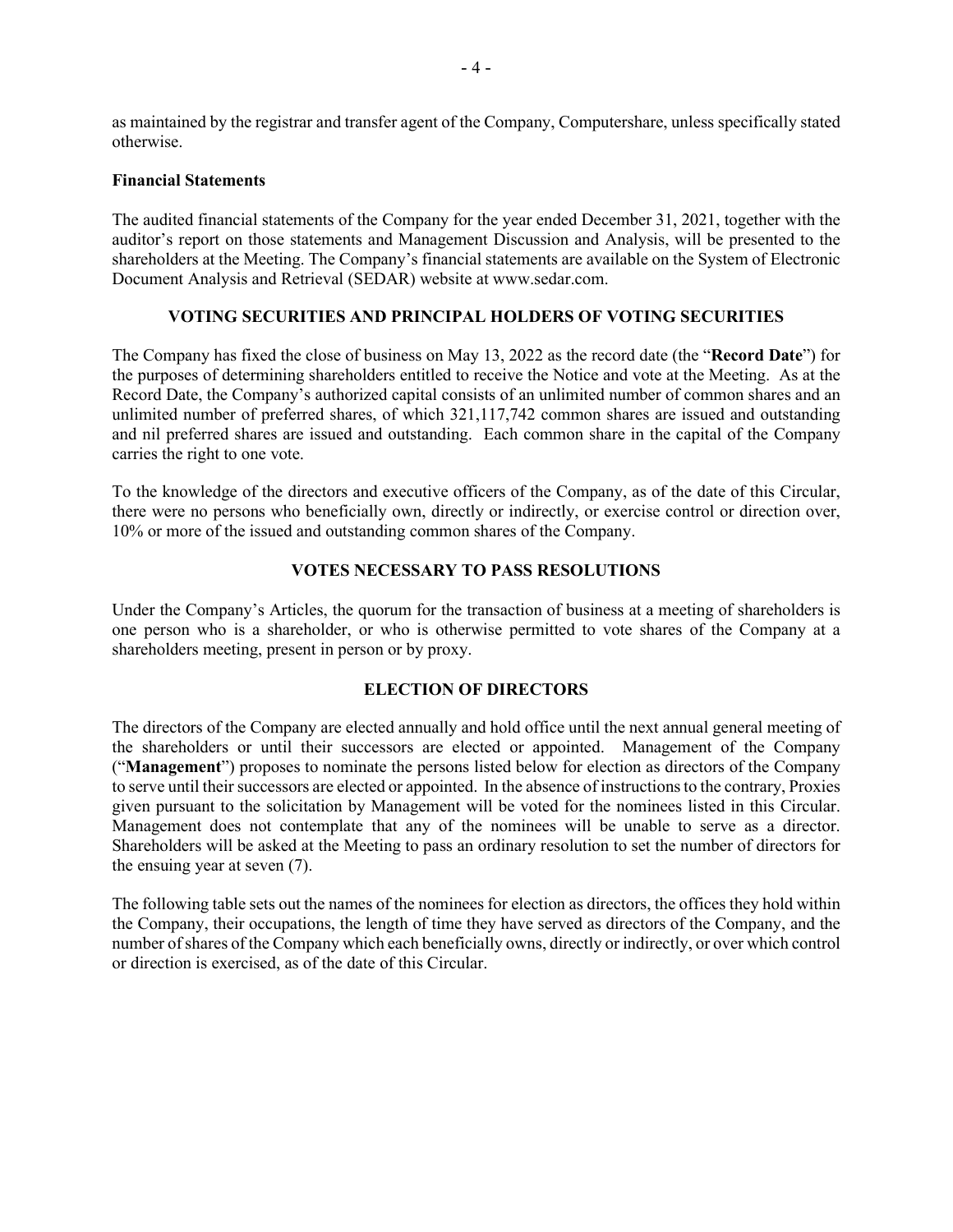| Name, province or<br>state and country of<br>residence and position,<br>if any, held in the<br>Company | <b>Principal occupation</b><br>during the past five years                                                                                                                                                                                                                                                                      | <b>Served as</b><br>director of the<br><b>Company since</b> | <b>Number of common</b><br>shares of the Company<br>beneficially owned,<br>directly or indirectly, or<br>controlled or directed at<br>present <sup>(1)</sup> |
|--------------------------------------------------------------------------------------------------------|--------------------------------------------------------------------------------------------------------------------------------------------------------------------------------------------------------------------------------------------------------------------------------------------------------------------------------|-------------------------------------------------------------|--------------------------------------------------------------------------------------------------------------------------------------------------------------|
| William M. Sheriff $(5)(6)$<br>Director and Executive<br>Chairman<br>British Columbia,<br>Canada       | Chairman of the Company since<br>2009 and Executive Chairman of the<br>Company since January<br>2019. Chairman of Sabre Gold<br>Mines Corp. since September 2021.<br>Director of Exploits Discovery Corp.<br>since October 2020. Executive<br>Chairman of Golden Predator Mining<br>Corp from April 2014 to September<br>2021. | October 30, 2009                                            | 6,057,167                                                                                                                                                    |
| W. Paul Goranson <sup>(5)(6)</sup><br>Director and Chief<br>Executive Officer<br>Texas, USA            | Professional Engineer; CEO of the<br>Company since October 2020; Chief<br>Operating Officer for Energy Fuels<br>Resources (USA) Inc. from June<br>2015 to August 2020.                                                                                                                                                         | September 14,<br>2020                                       | 922,585                                                                                                                                                      |
| Dennis E. Stover <sup>(5)(7)</sup><br>Director and Chief<br>Technical Officer<br>Oklahoma, USA         | Chief Technical Officer of the<br>Company since October 2020; CEO<br>of the Company from August 2014 to<br>October 2020.                                                                                                                                                                                                       | February 9, 2013                                            | 826,500                                                                                                                                                      |
| William B.<br>Harris <sup>(3)(4)(6)</sup><br>Director<br>Florida, USA                                  | Partner of Solo Management Group,<br>LLC, an investment management and<br>financial consulting company since<br>1998. Director of Scandium<br>International Mining Corp. since<br>2007.                                                                                                                                        | October 30, 2009                                            | 553,333                                                                                                                                                      |
| Nathan A. Tewalt <sup>(4)</sup><br>Director<br>Nevada, USA                                             | Consulting Geologist; Chairman of<br>Silver Predator Corp since 2015; and<br>CEO of the Company from May<br>2013 to August 2014.                                                                                                                                                                                               | May 15, 2013                                                | 1,160,000                                                                                                                                                    |
| Mark S. Pelizza <sup>(3)(4)(7)</sup><br>Director<br>Texas, USA                                         | Principal of M.S. Pelizza &<br>Associates since September 2014.<br>Professional Geoscientist and<br>Certified Professional Geologist.                                                                                                                                                                                          | December 18,<br>2014                                        | $1,035,000^{(2)}$                                                                                                                                            |
| Richard M. Cherry <sup>(3)(7)</sup><br>Director<br>Oklahoma, USA                                       | Independent consultant since April of<br>2006. Professional Engineer.                                                                                                                                                                                                                                                          | December 31,<br>2014                                        | 120,000                                                                                                                                                      |

Notes:

<sup>(1)</sup> The information as to principal occupation, business or employment and common shares beneficially owned or controlled has been provided by the nominees themselves.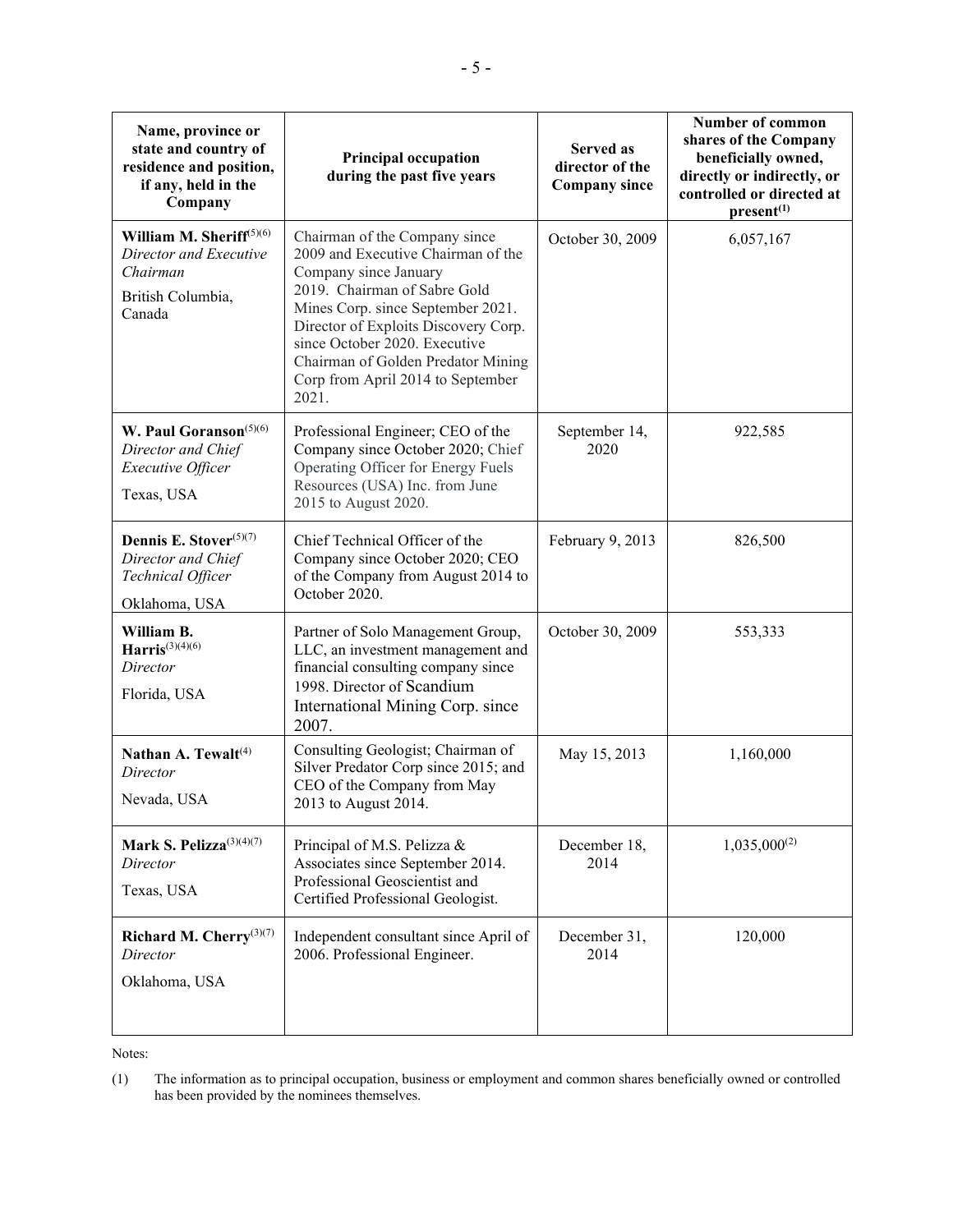- (2) 500,000 of these Common shares are held indirectly by Mark Pelizza through the The Pelizza Family Limited Partnership.
- (3) A member of the Audit Committee.
- (4) A member of the Compensation, Governance and Nominating Committee.
- (5) A member of the Option Grant Committee.
- (6) A member of the Investment Committee.
- (7) A member of the Health, Safety, Environment and Communications Committee.

No proposed director is being elected under any arrangement or understanding between the proposed director and any other person or company.

### **Corporate Cease Trade Orders or Bankruptcies**

No director or proposed director of the Company is and, or within the ten years prior to the date of this Circular has been, a director, chief executive officer or chief financial officer of any company, including the Company:

- (a) that while that person was acting in that capacity, was the subject of a cease trade order or similar order or an order that denied the company access to any exemption under securities legislation for a period of more than 30 consecutive days; or
- (b) was subject to, after the proposed director ceased to be a director, chief executive officer or chief financial officer of the company and which resulted from an event that occurred while that person was acting in that capacity, of a cease trade order or similar order or an order that denied the relevant company access to any exemption under securities legislation, for a period of more than 30 consecutive days; or
- (c) that while that person was acting in that capacity, or within a year of that person ceasing to act in that capacity, became bankrupt, made a proposal under any legislation relating to bankruptcy or insolvency or was subject to or instituted any proceedings, arrangement or compromise with creditors or had a receiver, receiver manager or trustee appointed to hold its assets.

#### **Individual Bankruptcies**

No director or proposed director of the Company has, within the ten years prior to the date of this Circular, become bankrupt or made a proposal under any legislation relating to bankruptcy or insolvency, or been subject to or instituted any proceedings, arrangement or compromise with creditors, or had a receiver, receiver manager or trustee appointed to hold the assets of that individual.

#### **Penalties or Sanctions**

None of the proposed directors have been subject to any penalties or sanctions imposed by a court relating to securities legislation or by a securities regulatory authority, has entered into a settlement agreement with a securities regulatory authority or has been subject to any other penalties or sanctions imposed by a court or regulatory body that would be likely to be considered important to a reasonable securityholder making a decision about whether to vote for the proposed director.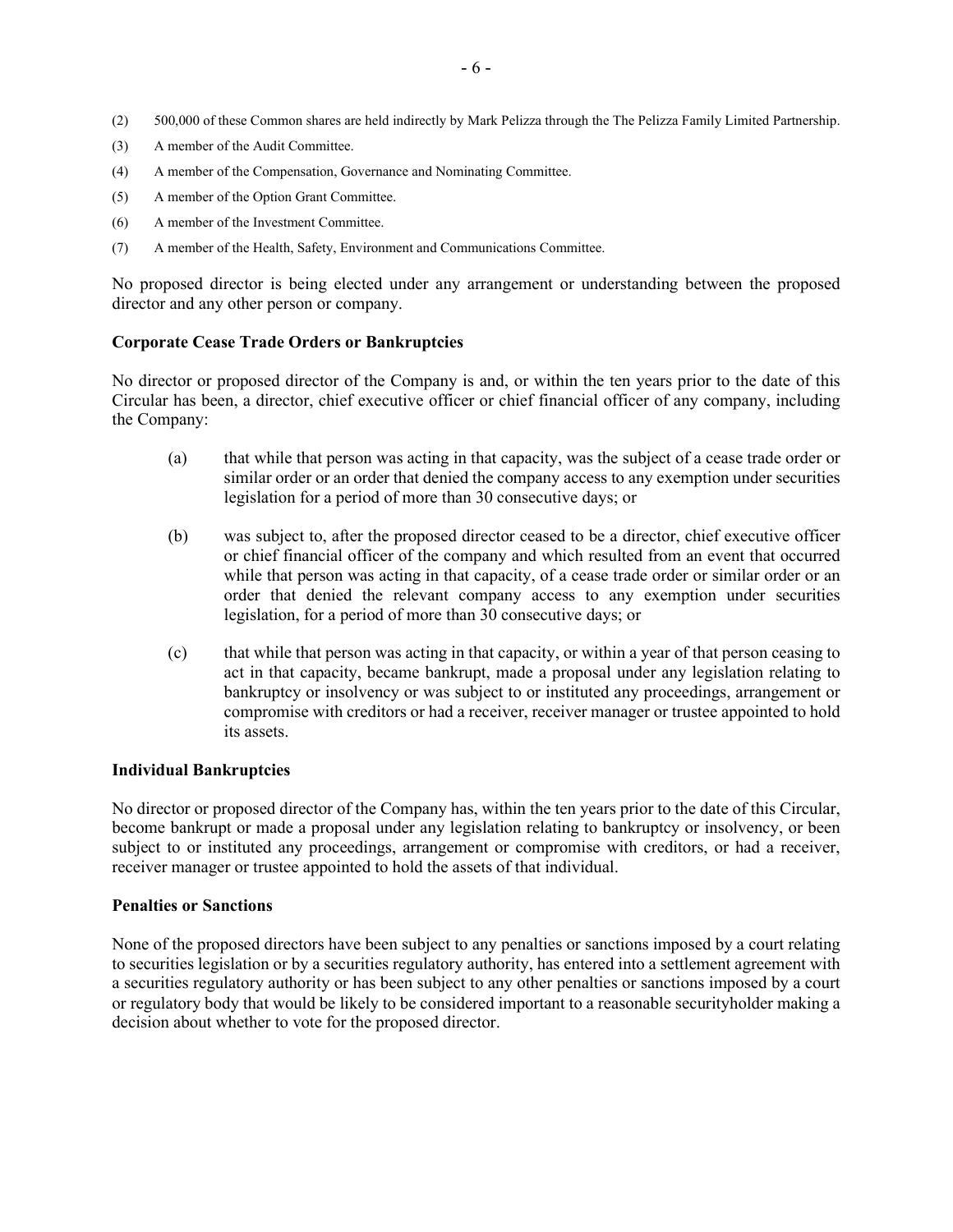#### **EXECUTIVE COMPENSATION**

#### **Named Executive Officers**

During the financial year ended December 31, 2021, the Company had four Named Executive Officers ("**NEOs**") being, W. Paul Goranson, the current Chief Executive Officer ("**CEO**"), Scott Davis, the former Chief Financial Officer (the **"CFO"**), who resigned on February 1, 2021, Carrie Mierkey, the Company's current CFO, appointed on February 1, 2021 and William Sheriff, the Company's Executive Chairman.

"Named Executive Officer" means: (a) each CEO, (b) each CFO, (c) each of the three most highly compensated executive officers of the company, including any of its subsidiaries, or the three most highly compensated individuals acting in a similar capacity, other than the CEO and CFO, at the end of the most recently completed financial year whose total compensation was, individually, more than \$150,000; and (d) each individual who would be a NEO under (c) above but for the fact that the individual was neither an executive officer of the Company, nor acting in a similar capacity, at the end of that financial year.

### **COMPENSATION DISCUSSION AND ANALYSIS**

#### **Compensation Discussion and Analysis**

The Company's compensation policies and programs are designed to be competitive with similar mining companies and to recognize and reward executive performance consistent with the success of the Company's business. These policies and programs are intended to attract and retain capable and experienced people while complying with regulatory requirements. The compensation, governance and nominating committee's (the "**Compensation, Governance and Nominating Committee**") role and philosophy, among other things, are to ensure that the Company's compensation goals and objectives, as applied to the actual compensation paid to the Company's CEO and other executive officers, are aligned with the Company's overall business objectives and with shareholder interests.

In addition to industry comparables, the Compensation, Governance and Nominating Committee considers a variety of factors when determining both compensation policies and programs and individual compensation levels. These factors include the long-range interests of the Company and its shareholders, the implications of the risks associated with the Company's compensation policies and practices in light of the financial performance of the Company, the overall financial and operating performance of the Company and the Compensation, Governance and Nominating Committee's assessment of each executive's individual performance and contribution toward meeting corporate objectives. Since last year's Meeting, neither the Board nor the Compensation, Governance and Nominating Committee of the Company has proceeded to a formal evaluation of the implications of the risks associated with the Company's compensation policies and practices. Risk management is a consideration of the Board when implementing its compensation programme, and the Board does not believe that the Company's compensation programme results in unnecessary or inappropriate risk taking including risks that are likely to have a material adverse effect on the Company.

The current members of the Compensation, Governance and Nominating Committee are William B. Harris, Nathan A. Tewalt and Mark S. Pelizza. The function of the Compensation, Governance and Nominating Committee is to assist the Board in fulfilling its responsibilities relating to the compensation practices of the executive officers of the Company as well as assisting the Board in fulfilling its oversight role relating to the Company's corporate governance and nominating policies and practices. The Compensation, Governance and Nominating Committee has been empowered to review the compensation levels of the executive officers of the Company and to report thereon to the Board; to review the strategic objectives of the stock option and other stock-based compensation plans of the Company; and to consider any other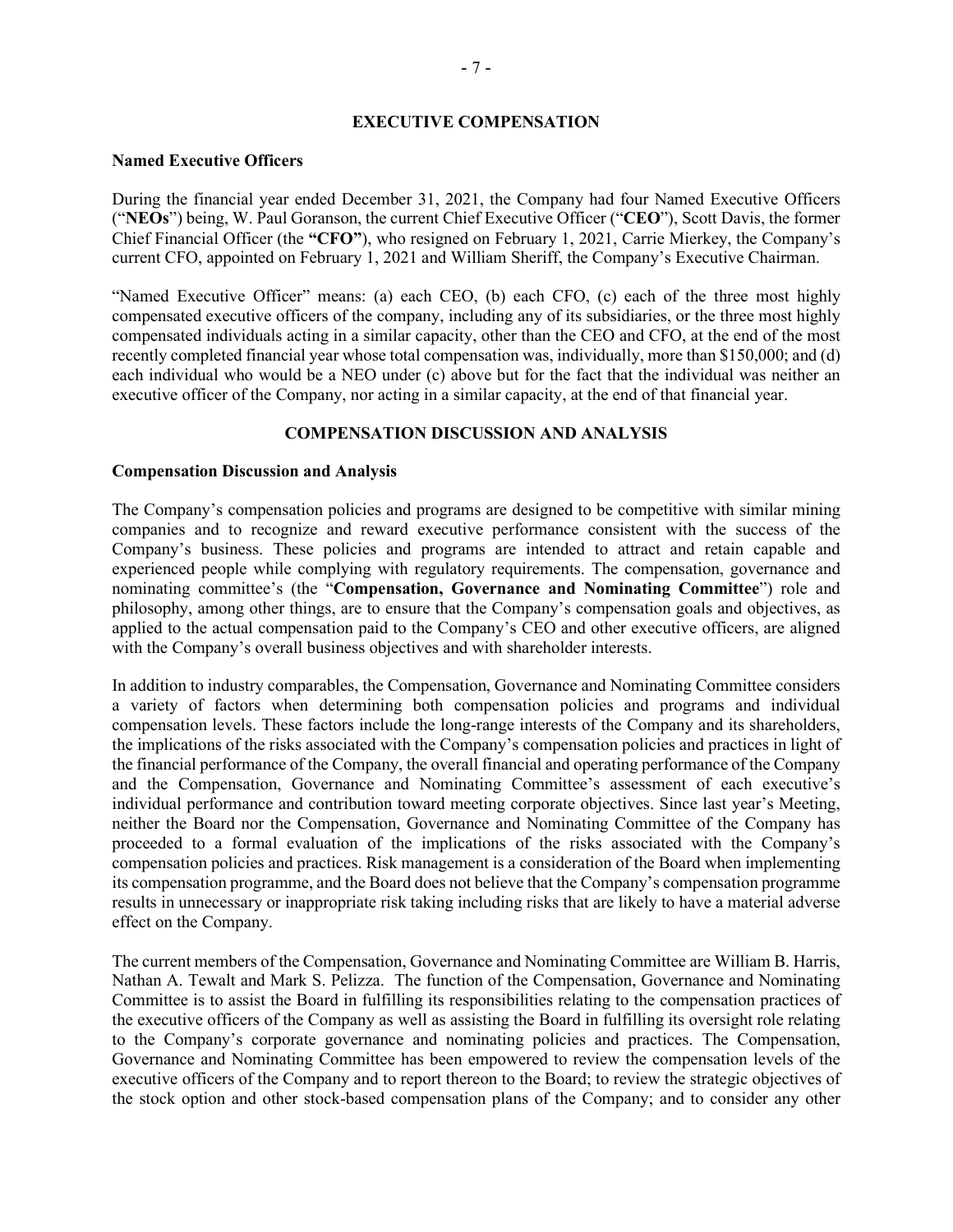matters which, in the Compensation, Governance and Nominating Committee's judgment, should be taken into account in reaching the recommendation to the Board concerning the compensation levels of the Company's executive officers. The Board has adopted a charter for the Compensation, Governance and Nominating Committee.

### **Report on Executive Compensation**

This report on executive compensation has been authorized by the Compensation, Governance and Nominating Committee. The Board assumes responsibility for reviewing and monitoring the long-range compensation strategy for the senior management of the Company although the Compensation, Governance and Nominating Committee guides it in this role. The Board determines the type and amount of compensation for the CEO. The Board also reviews the compensation of the Company's senior executives.

### **Philosophy and Objectives**

The compensation program for the senior management of the Company is designed to ensure that the level and form of compensation achieves certain objectives, including:

- (a) attracting and retaining talented, qualified and effective executives;
- (b) motivating the short and long-term performance of these executives; and
- (c) better aligning the interests of these executives with those of the Company's shareholders.

In compensating its senior management, the Company has employed a combination of base salary, bonus plan and equity participation through its stock option plan.

### **Elements of the Compensation Program**

The significant elements of compensation awarded to the NEOs (as defined above) are a cash salary, bonus plan based on corporate goals set by the Board and stock options. With the exception of the stock option plan, the Company does not presently have any other long-term incentive plan for its NEOs. There is no policy or target regarding allocation between cash and noncash elements of the Company's compensation program. The Compensation, Governance and Nominating Committee reviews annually the total compensation package of each of the Company's executives on an individual basis, against the backdrop of the compensation goals and objectives described above, and makes recommendations to the Board concerning the individual components of their compensation.

### **Cash Salary**

As a general rule, the Company seeks to offer its NEOs a compensation package that is in line with the Company's fiscal resources and competitive with other companies in the mineral exploration industry of a similar size and at a similar stage of development, and as an immediate means of rewarding the NEOs for efforts expended on behalf of the Company.

### **Bonus Plan**

The Company's current Executive Chairman, CEO, CFO and Chief Technical Officer ("**CTO**") are eligible to receive a cash bonus, up to a certain percentage of base salary, which will be paid in accordance with the determination of enCore's Compensation, Governance and Nominating Committee and recommendation to the Board for approval, based on a number of agreed metrics including: a) financial condition of enCore;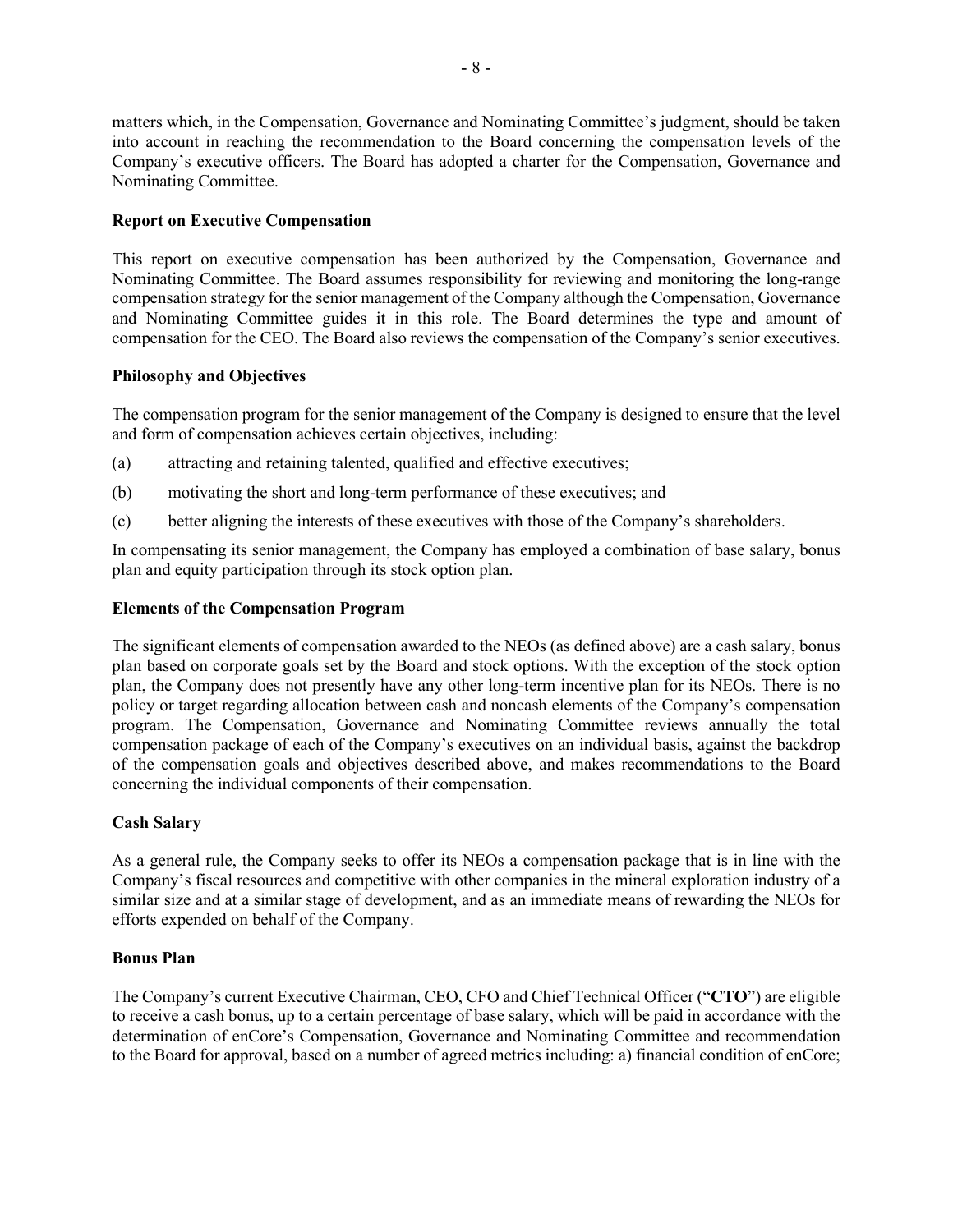b) predetermined corporate and personal goals established between enCore and the individual; and c) share price performance.

The Company's current Executive Chairman and CEO are also eligible to receive a special bonus that will be established by enCore for exceptional achievements as measured by enCore's market capitalization, its growth profile in assets or by any other metrics as reviewed by the Compensation, Governance and Nominating Committee and recommended for approval by the Board.

## **Equity Participation**

The Company believes that encouraging its executives and employees to become shareholders is the best way of aligning their interests with those of its shareholders. Equity participation is accomplished through the Company's stock option plan. Stock options are granted to executive officers taking into account a number of factors, including the amount and term of options previously granted, base salary and bonuses and the Company's goals.

### **Use of Financial Instruments**

The Company does not have a policy that would prohibit a NEO or director from purchasing financial instruments, including prepaid variable forward contracts, equity swaps, collars or units of exchange funds, that are designed to hedge or offset a decrease in market value of equity securities granted as compensation or held, directly or indirectly, by the NEO or director. However, management is not aware of any NEO or director purchasing such an instrument.

### **Perquisites and Other Personal Benefits**

The Company's NEOs are not generally entitled to significant perquisites or other personal benefits not offered to the Company's other employees.

# **Stock Options**

The Company currently has in effect a stock option plan dated November 30, 2021 (the "**Stock Option Plan**"), the purpose of which is to advance the interests of the Company and its shareholders by (a) ensuring that the interests of officers and employees are aligned with the success of the Company; (b) encouraging stock ownership by such persons; and (c) providing compensation opportunities to attract, retain and motivate such persons. The Stock Option Plan provides optionees with the opportunity through the exercise of options to acquire an ownership interest in the Company.

The Stock Option Plan is administered by the Board (with certain responsibilities delegated to the Option Grant Committee in regards to considering grants to employees and consultants who are not directors or executive officers of the Company) that determines, from time to time the eligibility of persons to participate in the Stock Option Plan, when options will be granted, the number of common shares subject to each option, the exercise price of each option, the expiration date of each option and the vesting period for each option, in each case in accordance with applicable securities laws and stock exchange requirements.

It is not the Company's practice to grant stock options to existing executive officers on an annual basis, but grants of stock options will be considered as the circumstances of the Company and the contributions of the individual warrant. Previous grants of options are taken into account when considering new grants as part of the Company's plan to achieve its objective of retaining quality personnel.

As at the date of the Circular, the Company has options outstanding under the Stock Option Plan to purchase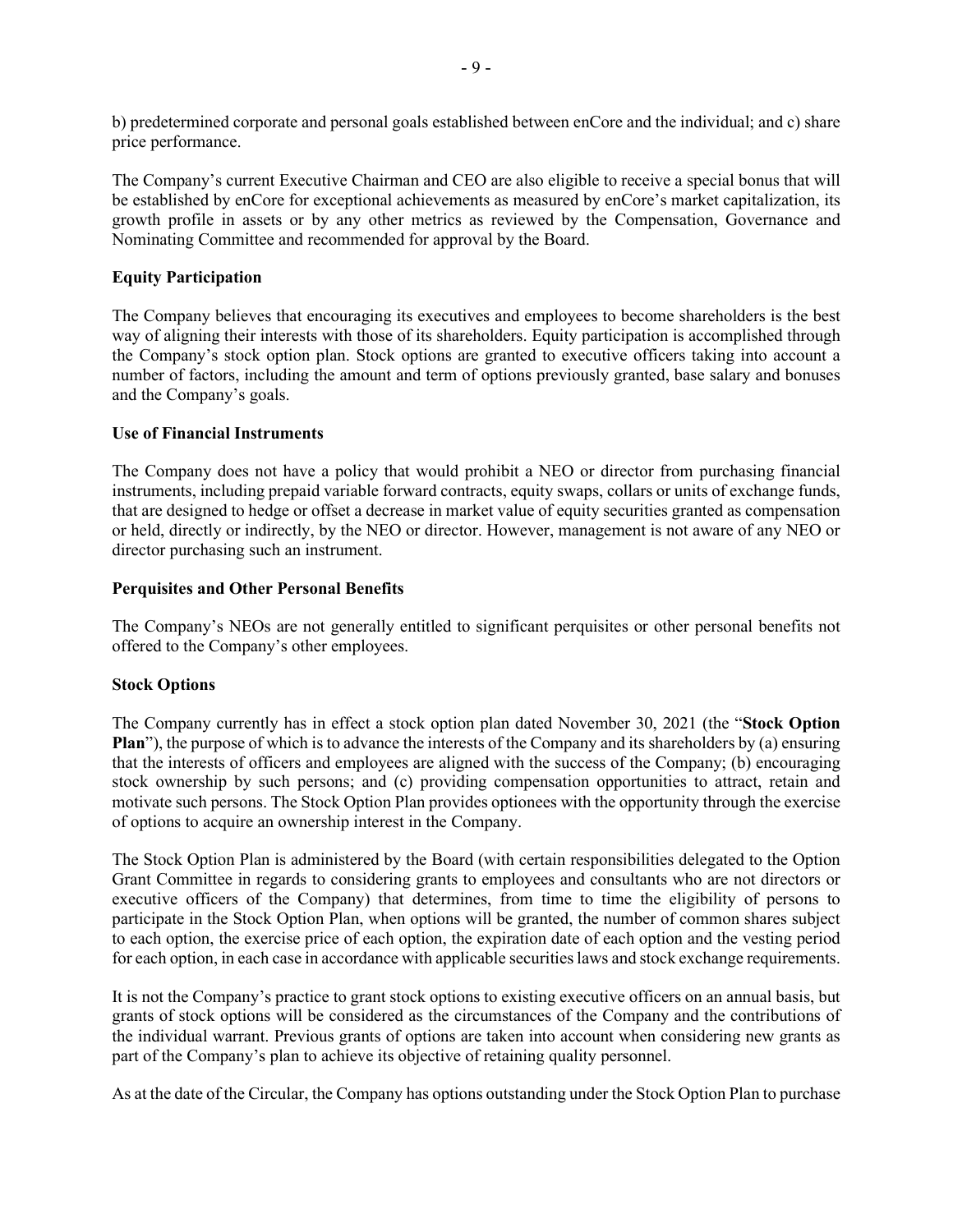22,871,881 Common Shares, representing 71% of the available options, and 7% of the issued and outstanding Common Shares, as at that date. Accordingly, 9,239,861 options remain available for grant under the Stock Option Plan.

### *Terms of the Stock Option Plan*

The following is a summary of the material terms of the current Stock Option Plan:

Eligible Optionees. Under the Stock Option Plan, the Company can grant options(the "**Options**") to acquire common shares of the Company (the "**Common Shares**") to directors, officers and consultants of the Company or affiliates of the Company, as well as to employees of the Company and its subsidiaries.

Number of Shares Reserved. The number of Common Shares which may be issued pursuant to Options granted under the Stock Option Plan may not exceed 10% of the issued and outstanding Common Shares from time to time at the date of the grant of Options.

Number of Shares Held by a Consultant. The maximum number of Common Shares which may be issued pursuant to Options granted to a consultant under the Stock Option Plan is limited to an amount equal to 2% of the then issued and outstanding Common Shares (on a non-diluted basis) in any 12-month period.

Number of Shares Held by Persons Performing Investor Relations. The maximum number of Common Shares which may be issued pursuant to Options granted to all persons in aggregate who are employed to perform investor relations activities is limited to an amount equal to 2% of the then issued and outstanding Common Shares (on a non-diluted basis) in any 12-month period, provided that such Options vest in stages over a 12-month period with no more than  $\frac{1}{4}$  of the Options vesting in any 3-month period.

Maximum Term of Options. The term of any Options granted under the Plan is fixed by the Board and may not exceed five years from the date of grant.

Exercise Price. The exercise price of Options granted under the Stock Option Plan is determined by the Board, but may not be less than the closing price of the Company's Common Shares on the TSX Venture Exchange (the "**Exchange**") on the trading day immediately preceding the award date.

Vesting Provisions. Options granted under the Stock Option Plan may be subject to vesting provisions. Such vesting provisions are determined by the Board or the Exchange, if applicable.

Termination. Any Options granted pursuant to the Stock Option Plan will terminate generally within 90 days of the option holder ceasing to act as a director, officer, or employee of the Company, unless such cessation is on account of death. If such cessation is on account of death, the Options terminate on the first anniversary of such cessation. Directors or officers who are terminated for failing to meet the qualification requirements of corporate legislation, removed by resolution of the shareholders, or removed by order of a securities commission or the Exchange shall have their options terminated immediately. Employees or consultants who are terminated for cause or breach of contract, or by order of a securities commission or the Exchange shall have their Options terminated immediately.

Transferability. The Options are non-assignable and non-transferable.

Amendments. Any substantive amendments to the Stock Option Plan shall be subject to the Company first obtaining the approvals, if required, of (a) the shareholders or disinterested shareholders, as the case may be, of the Company at a general meeting where required by the rules and policies of the Exchange, or any stock exchange on which the Common Shares may then be listed for trading; and (b) the Exchange, or any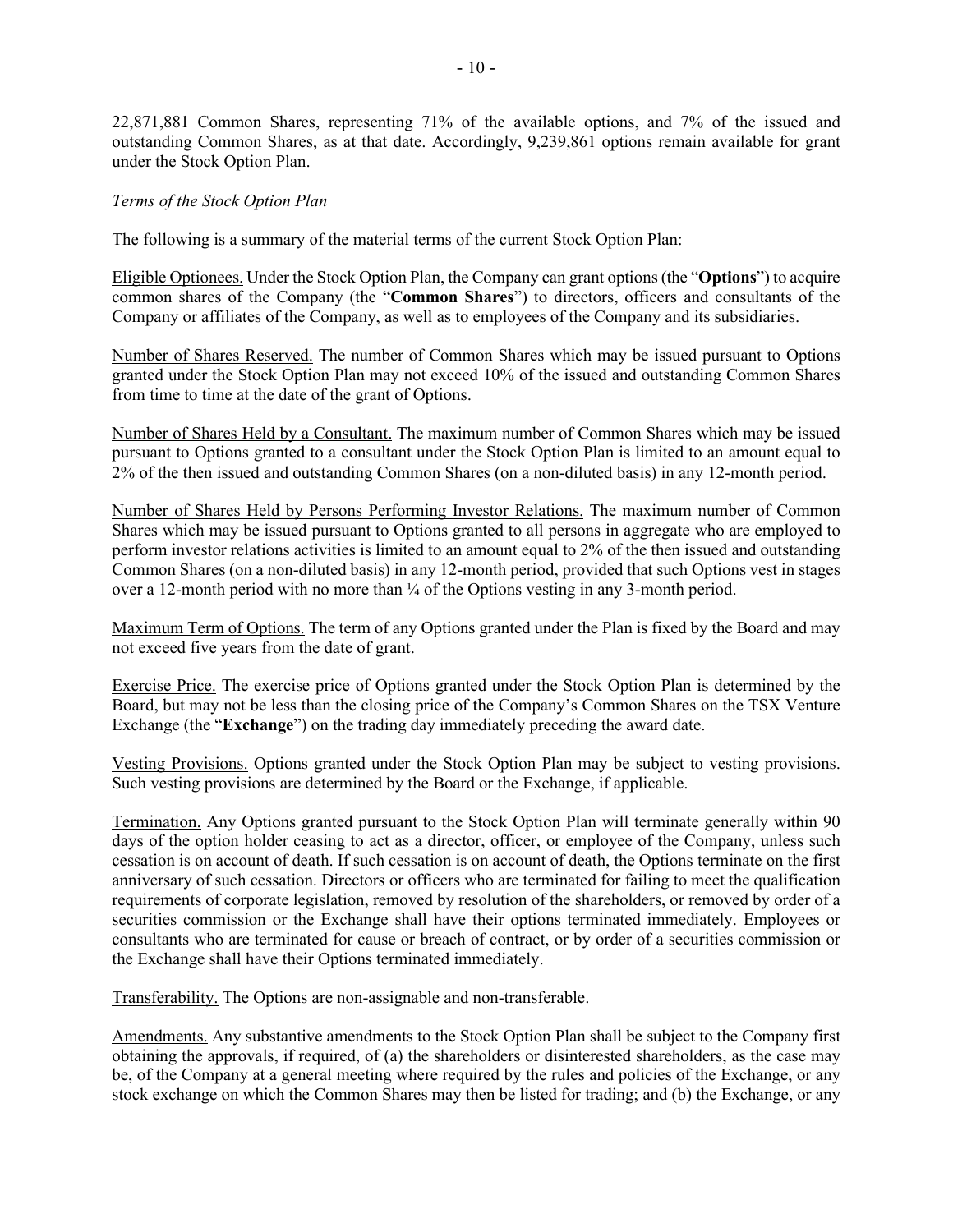stock exchange on which the Common Shares may then be listed for trading.

Administration. The Stock Option Plan is administered by such director or other senior officer or employee as may be designated by the Board from time to time.

Board Discretion. The Stock Option Plan provides that, generally, the number of Common Shares subject to each Option, the exercise price, the expiry time, the extent to which such option is exercisable, including vesting schedules, and other terms and conditions relating to such Options shall be determined by the Board.

### **Compensation Governance**

The Board has established a Compensation, Governance and Nominating Committee comprised of three directors; William B. Harris, Nathan A. Tewalt and Mark S. Pelizza. All members are considered independent members of the Compensation, Governance and Nominating Committee. The function of the Compensation, Governance and Nominating Committee is to review, on an annual basis, the compensation paid to the Company's executive officers and to the directors, and to make recommendations to the Board on the Company's compensation policies. In addition, the Committee reviews the Company's succession plans for the CEO and makes recommendations with respect to severance paid to executives. The Board is responsible for approving stock option grants and administering the Stock Option Plan. The process adopted with respect to the review of compensation for the Company's directors and senior officers is set out under the heading "**Compensation Discussion and Analysis**" above.

The Compensation, Governance and Nominating Committee members' collective experience in leadership roles, their extensive knowledge of the mining industry and their experience in operations, financial matters and corporate strategy provide the Compensation, Governance and Nominating Committee with the collective skills, knowledge and experience necessary to effectively carry out its mandate.

The Company has not retained a compensation consultant or advisor at any time since the Company's most recently completed financial year.

### **SUMMARY COMPENSATION TABLE**

Set out below is a summary of compensation paid or accrued during the Company's three most recently completed financial years to the Company's NEOs.

|                                                                         |                      |                       |                                |                                                            | Non-equity incentive<br>plan compensation<br>(S) |                                 |                              |                                         |                                     |
|-------------------------------------------------------------------------|----------------------|-----------------------|--------------------------------|------------------------------------------------------------|--------------------------------------------------|---------------------------------|------------------------------|-----------------------------------------|-------------------------------------|
| Name and<br>principal<br>position                                       | Year                 | <b>Salary</b><br>(S)  | Share-<br>based<br>awards (\$) | <b>Option-based</b><br>awards <sup>(1)</sup><br><b>(S)</b> | Annul<br>Incentive<br>plans                      | Long-term<br>incentive<br>plans | <b>Pension</b><br>Value (\$) | All other<br>compensation<br><b>(S)</b> | <b>Total</b><br>compensation<br>(S) |
| William Sheriff,<br>Executive<br>Chairman <sup><math>(2)</math></sup>   | 2021<br>2020<br>2019 | 127,857<br>Nil<br>Nil | N/A<br>N/A<br>N/A              | N/A<br>120,000<br>52,778                                   | 116.989<br>N/A<br>N/A                            | N/A<br>N/A<br>N/A               | N/A<br>N/A<br>N/A            | N/A<br>80,048<br>160,717                | 244,846<br>200,048<br>213,495       |
| Scott Davis,<br>Former CFO<br>and Corporate<br>Secretary <sup>(3)</sup> | 2021<br>2020<br>2019 | Nil<br>Nil<br>Nil     | N/A<br>N/A<br>N/A              | N/A<br>14,500<br>N/A                                       | N/A<br>N/A<br>N/A                                | N/A<br>N/A<br>N/A               | N/A<br>N/A<br>N/A            | 16,800<br>38,000<br>15,000              | 16,800<br>52,500<br>15,000          |

#### **Summary Compensation Table**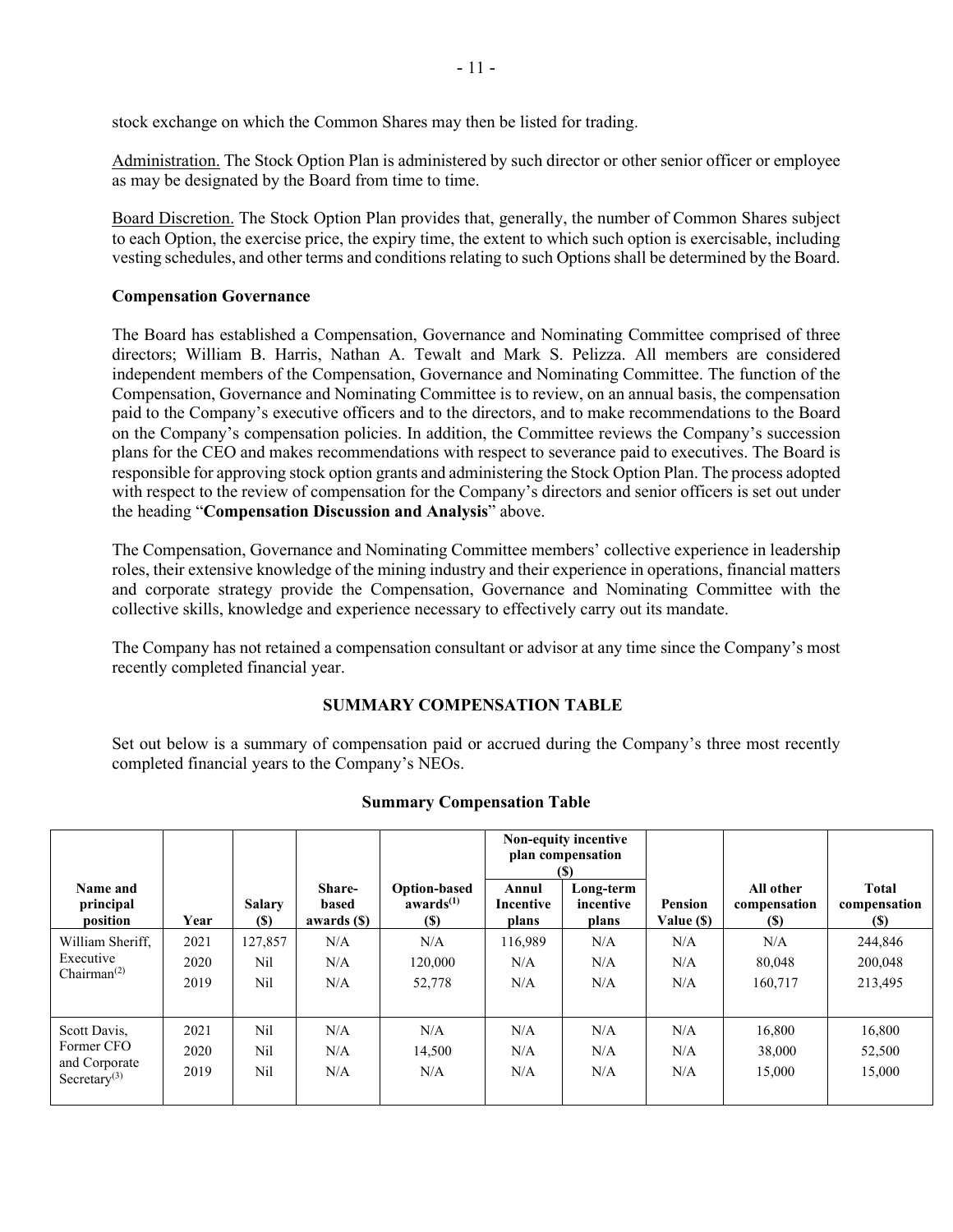|                                                                    |              |                              |                                |                                               | Non-equity incentive<br>plan compensation<br>(S) |                                 |                              |                                  |                                             |  |  |  |  |  |  |  |  |
|--------------------------------------------------------------------|--------------|------------------------------|--------------------------------|-----------------------------------------------|--------------------------------------------------|---------------------------------|------------------------------|----------------------------------|---------------------------------------------|--|--|--|--|--|--|--|--|
| Name and<br>principal<br>position                                  | Year         | <b>Salary</b><br><b>(\$)</b> | Share-<br>based<br>awards (\$) | <b>Option-based</b><br>awards $(1)$<br>$(\$)$ | Annul<br>Incentive<br>plans                      | Long-term<br>incentive<br>plans | <b>Pension</b><br>Value (\$) | All other<br>compensation<br>(S) | <b>Total</b><br>compensation<br><b>(\$)</b> |  |  |  |  |  |  |  |  |
| Carrie Mierkey<br>CFO and<br>Corporate<br>Secretary <sup>(4)</sup> | 2021         | 201.082                      | N/A                            | 225,777                                       | 107.049                                          | N/A                             | N/A                          | N/A                              | 533,908                                     |  |  |  |  |  |  |  |  |
| W. Paul<br>Goranson<br>CEO <sup>(5)</sup>                          | 2021<br>2020 | 338,445<br>89.917            | N/A<br>N/A                     | N/A<br>813,000                                | 247,742<br>N/A                                   | N/A<br>N/A                      | N/A<br>N/A                   | N/A<br>Nil                       | 586,187<br>902,917                          |  |  |  |  |  |  |  |  |

Notes:

(1) The fair value of option-based awards is determined by the Black-Scholes Option Pricing Model with the following assumptions:

For the financial year ended December 31, 2021

| Risk-free interest rate: | $0.88\%$ |
|--------------------------|----------|
| Expected dividend yield: | $0.00\%$ |
| Expected volatility:     | 128.79%  |
| Expected life of option: | 5 years  |

For the financial year ended December 31, 2020

| Risk-free interest rate: | 0.40%    |
|--------------------------|----------|
| Expected dividend yield: | $0.00\%$ |
| Expected volatility:     | 169.3%   |
| Expected life of option: | 5 years  |

For the financial year ended December 31, 2019

| Risk-free interest rate: | 1.35%      |
|--------------------------|------------|
| Expected dividend yield: | $0.00\%$   |
| Expected volatility:     | 158.61%    |
| Expected life of option: | 5.00 years |

enCore has chosen the Black-Scholes methodology to calculate the grant date fair value of option-based awards as it is widely used by US and Canadian public companies in estimating option-based compensation values.

- (2) Mr. Sheriff entered into an employment agreement with the Company for a salary of US\$102,000 annually. The payments are paid in substantially equal regular monthly payments. Mr. Sheriff was appointed to the board of directors on October 30, 2009 and was appointed as the Company's Executive Chairman on January 8, 2019.
- (3) Mr. Davis was appointed as the Company's CFO on August 3, 2015 and resigned effective June 1, 2019**.** He was reappointed as the Company's CFO on March 20, 2020 and resigned February 1, 2021.
- (4) Ms. Mierkey was appointed as CFO and Corporate Secretary on February 1, 2021. Ms. Mierkey entered into an employment agreement with the Company effective February 1, 2021 for a salary of US\$175,000 annually.
- (5) Mr. Goranson entered into a consulting agreement with the Company effective September 1, 2020 to be paid US\$270,000 annually. Mr. Goranson was appointed to the board of directors on September 14, 2020 and subsequently appointed as the Company's CEO on October 1, 2020. Effective October 1, 2020, Mr. Goranson entered into an Employment Agreement with the Company to be compensated a base salary of US\$270,000 per annum.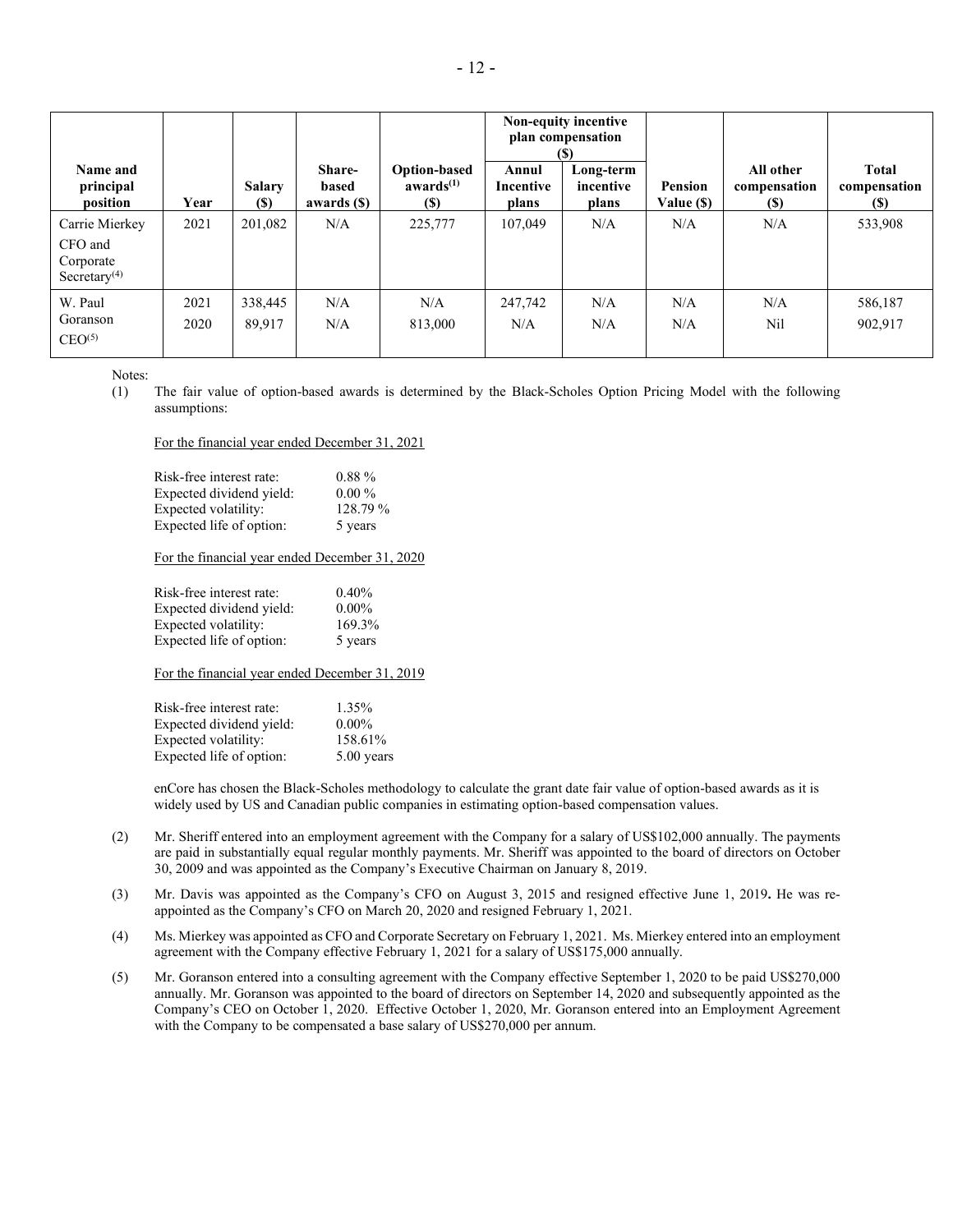#### **Narrative Discussion**

Mr. Sheriff entered into an employment agreement with enCore dated December 1, 2020 pursuant to which Mr. Sheriff was employed to serve as Executive Chairman of enCore. Mr. Sheriff is paid a base salary of US\$102,000 per annum and is eligible to receive a cash bonus with a target equal to 75% of his Base Salary for the year for which the cash bonus is paid. The cash bonus will be paid in accordance with the determination of enCore's Compensation, Governance and Nominating Committee and recommendation to the Board, based on a number of agreed metrics including: a) financial condition of enCore; b) predetermined goals established between enCore and Mr. Sheriff; and c) share price performance. Mr. Sheriff is also entitled to participate in a special bonus that will be established by enCore for exceptional achievements as measured by enCore's market capitalization, its growth profile in assets or by any other metrics as reviewed by the Compensation, Governance and Nominating Committee and approved by the Board. Mr. Sheriff is also eligible to participate in the Stock Option Plan.

Mr. Goranson entered into an employment agreement with enCore dated October 1, 2020 pursuant to which Mr. Goranson was employed to serve as Chief Executive Officer and a director of enCore. Mr. Goranson is paid a base salary of US\$270,000 per annum and may receive a cash bonus during each calendar year with a target equal to 60% of his Base Salary for the year for which the cash bonus is paid. The cash bonus will be paid in accordance with the determination of enCore's Compensation, Governance and Nominating Committee and recommendation to the Board based on a number of agreed metrics including: a) financial condition of enCore; b) predetermined goals established between enCore and Mr. Goranson; and c) share price performance. Mr. Goranson is also entitled to participate in a special bonus pool of \$2,500,000 that will be established by enCore for exceptional achievements as measured by the following goals: \$1,000,000 will be awarded upon the completion of certain objectives relating to the Company's material mineral projects and the remainder of the objectives will have amounts tied to each item as agreed between Mr. Goranson and the Compensation, Governance and Nominating Committee. Mr. Goranson is also eligible to participate in the Stock Option Plan. Mr. Goranson received an initial grant of 2,000,000 enCore Options during his tenure as a consultant with 25% immediately vested and 25% vesting each 6 months thereafter.

Carrie Mierkey entered into an employment agreement with enCore dated February 1, 2021 pursuant to which Ms. Mierkey is employed to serve as Chief Financial Officer and Corporate Secretary of enCore. Ms. Mierkey is paid a base salary of US\$175,000 per annum and may receive a cash bonus during each calendar year with a target equal to 40% of her base salary for the year for which the cash bonus is paid. The cash bonus will be paid in accordance with the determination of enCore's Compensation Committee based on a number of agreed metrics including: a) financial condition of enCore; b) predetermined goals established between enCore and Ms. Mierkey; and c) share price performance. Ms. Mierkey is also eligible to participate in the Stock Option Plan. Ms. Mierkey received an initial grant of 250,000 enCore Options during her tenure as a consultant with 25% immediately vested and 25% vesting each 6 months thereafter..

Although Mr. Stover was not an NEO during the fiscal year ended December 31, 2021, he is an executive officer and a director of the Company. Mr. Stover entered into a consulting agreement with enCore dated July 3, 2019 pursuant to which Mr. Stover serves as the Chief Technology Officer of enCore. Mr. Stover was paid a base salary of US\$60,000 per annum and may receive a cash bonus during each calendar year, subject to a target percentage of his salary as may be established by the Compensation, Governance and Nominating Committee from time to time. The cash bonus will be paid in accordance with the determination of enCore's Compensation, Governance and Nominating Committee and recommendation to the Board based on a number of agreed metrics including: a) financial condition of enCore; b) predetermined goals established between enCore and Mr. Stover; and c) share price performance. Mr. Stover is also eligible to participate in the Stock Option Plan.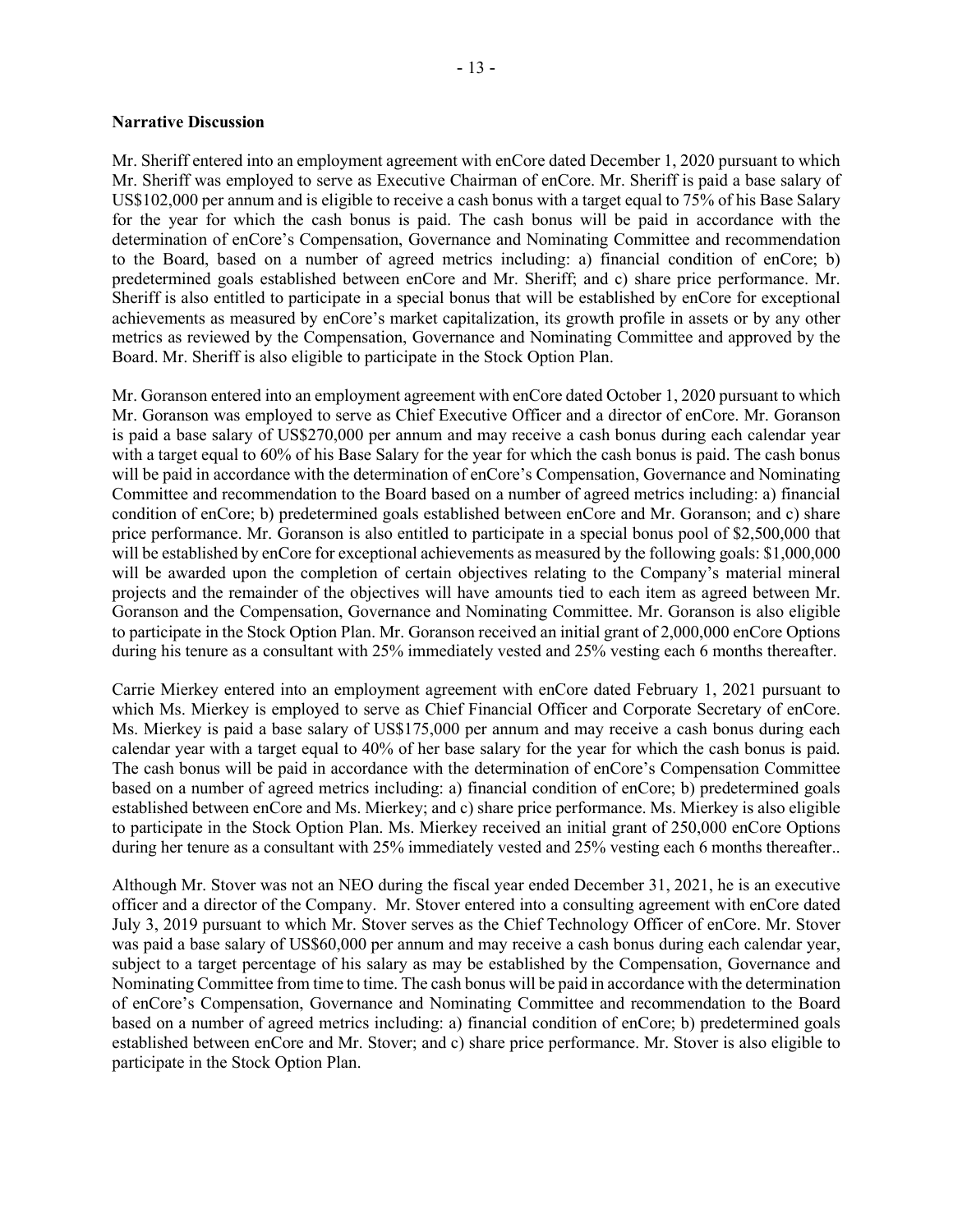### **INCENTIVE PLAN AWARDS**

#### **Outstanding Share-Based Awards and Option-Based Awards**

The following table sets forth the outstanding option-based awards held by the NEOs of enCore at December 31, 2021:

## **Outstanding Option-Based Awards**

|                     |                                                                 | <b>Option-based Awards</b>                            | <b>Share-Based Awards</b>                                    |                                                                             |                                                                                                                        |                                                                                                                      |
|---------------------|-----------------------------------------------------------------|-------------------------------------------------------|--------------------------------------------------------------|-----------------------------------------------------------------------------|------------------------------------------------------------------------------------------------------------------------|----------------------------------------------------------------------------------------------------------------------|
| <b>Name</b>         | Number of<br>securities<br>underlying<br>unexercised<br>options | Option<br>exercise<br>price<br>$({\mathbb{S}})^{(1)}$ | Option<br>expiration<br>date                                 | Value of<br>unexercised<br>in-the-<br>money<br>options<br>$({\bf S})^{(1)}$ | Number of<br><b>Shares</b> or<br><b>Units of</b><br><b>Shares</b> that<br><b>Have Not</b><br><b>Vested</b><br>$^{(#)}$ | Market or<br><b>Payout Value</b><br>of Share-Based<br>Awards that<br><b>Have Not</b><br><b>Vested</b><br><b>(\$)</b> |
| William Sheriff     | 75,000<br>150,000<br>700,000<br>600,000                         | 0.10<br>0.06<br>0.15<br>0.205                         | May 11, 2022<br>May 15, 2023<br>June 3, 2024<br>May 20, 2025 | 112,500<br>231,000<br>1,015,000<br>627,750                                  | N/A                                                                                                                    | N/A                                                                                                                  |
| <b>Scott Davis</b>  | Nil                                                             | N/A                                                   | N/A                                                          | N/A                                                                         | N/A                                                                                                                    | N/A                                                                                                                  |
| Carrie Mierkey      | 250,000                                                         | 1.08                                                  | Feb. 26, 2026                                                | 65,000                                                                      | N/A                                                                                                                    | N/A                                                                                                                  |
| W. Paul<br>Goranson | 150,000<br>1,425,000                                            | 0.35<br>0.45                                          | Sept. 1, 2025<br>Sept. 10, 2025                              | 140,625<br>1,229,062.50                                                     | N/A                                                                                                                    | N/A                                                                                                                  |

Notes:

(1) "In-the-Money Options" means the excess of the market value of the Company's shares on December 31, 2021 over the exercise price of the options that have vested at such date. The market price for the Company's common shares on December 31, 2021 was \$1.60.

### **Incentive Plan Awards – Value Vested or Earned During the Year**

Value vested or was earned for any incentive plan awards during the financial year ended December 31, 2021 by any NEO.

| Name            | <b>Option-BasedAwards</b><br><b>Value Vested</b><br>During the Year <sup>(1)</sup><br>(\$) | <b>Share-Based Awards</b><br><b>Value Vested During</b><br>the Year<br>(S) | <b>Non-equity Incentive Plan</b><br><b>Compensation Value</b><br><b>Earned During the Year</b><br>(S) |
|-----------------|--------------------------------------------------------------------------------------------|----------------------------------------------------------------------------|-------------------------------------------------------------------------------------------------------|
| William Sheriff | $693,250^{(2)}$                                                                            | N/A                                                                        | 116,989                                                                                               |
| Scott Davis     | Nil                                                                                        | N/A                                                                        | Nil                                                                                                   |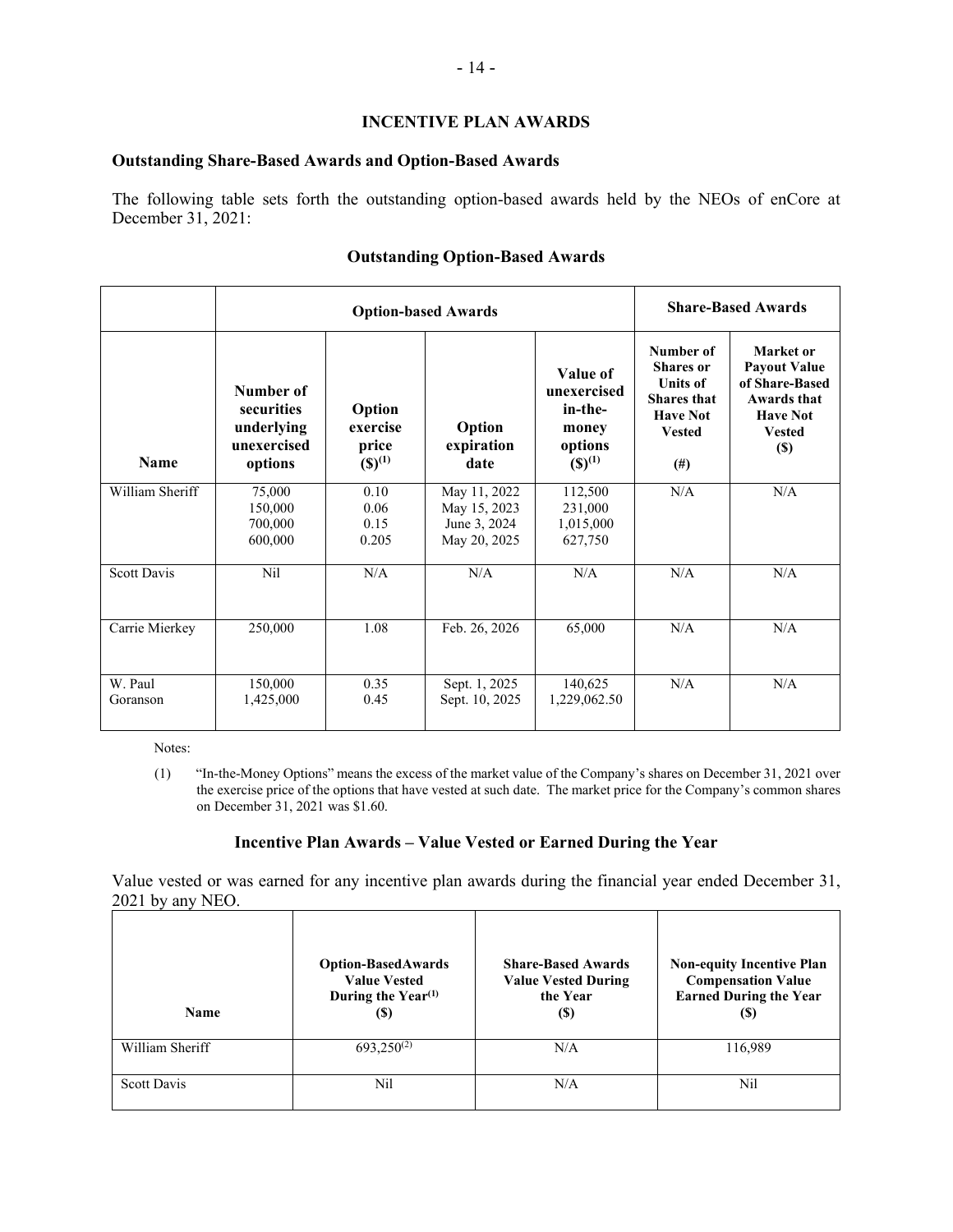| Name             | <b>Option-BasedAwards</b><br><b>Value Vested</b><br>During the Year <sup>(1)</sup><br>(\$) | <b>Share-Based Awards</b><br><b>Value Vested During</b><br>the Year<br><b>(S)</b> | <b>Non-equity Incentive Plan</b><br><b>Compensation Value</b><br><b>Earned During the Year</b><br>$\left( \mathbf{S}\right)$ |
|------------------|--------------------------------------------------------------------------------------------|-----------------------------------------------------------------------------------|------------------------------------------------------------------------------------------------------------------------------|
| Carrie Mierkey   | $10,000^{(3)}$                                                                             | N/A                                                                               | 107,049                                                                                                                      |
| W. Paul Goranson | $1,007,500^{(4)}$                                                                          | N/A                                                                               | 247,742                                                                                                                      |

Notes:

- (1) This calculation is determined based on the aggregate dollar value that would have been realized (less the exercise proceeds) if the Options had been exercised as at the respective vesting dates.
- (2) On May 20, 2021, 150,000 Options vested; on June 3, 2021, 175,000 Options vested; and on November 20, 2021, 150,000 Options vested. The closing market price of the Company's Common Shares on the Exchange was \$1.51 on May 20, 2021, \$1.54 on June 3, 2021 and \$1.90 on November 19, 2021.
- (3) On February 26, 2021 62,500 Options vested and on August 26, 2021, 62,500 Options vested. The closing market price of the Company's Common Shares on the Exchange was \$1.06 on February 26, 2021 and \$1.24 on August 26, 2021.
- (4) On March 1, 2021, 75,000 Options vested; on March 10, 2021, 425,000 Options vested; on September 1, 2021 75,000 Options vested; and on September 10, 2021, 425,000 Options vested. The closing market price of the Company's Common Shares on the Exchange was \$1.03 on March 1, 2021, \$1.01 on March 10, 2021, \$1.60 on September1, 2021 and \$1.92 on September 10, 2021.

# **TERMINATION AND CHANGE OF CONTROL BENEFITS**

Other than disclosed herein and as at the date of this Circular, enCore and its subsidiaries are not parties to any plans or arrangements which require compensation to be paid to directors and NEOs in the event of:

- (a) resignation, retirement or any other termination of employment (whether voluntary, involuntary or constructive) with enCore or one of its subsidiaries;
- (b) a change of control of enCore or one of its subsidiaries; or
- (c) a change in the director, officer or employee's responsibilities.

### *William M. Sheriff*

Pursuant to the employment agreement between enCore and Mr. Sheriff, if there is a Change of Control, then all of the stock options previously granted to Mr. Sheriff that have neither vested nor expired will automatically vest and become immediately exercisable. Mr. Sheriff will have 90 days from the effective date of the termination of his employment to exercise any stock options which had vested as of the effective date of termination and thereafter, his stock options will expire and he will have no further right to exercise the stock options. Mr. Sheriff may terminate his employment agreement with 30 days' written notice to the Company. The Company may terminate his agreement for cause at any time with no further obligations to Mr. Sheriff, other than payment of all accrued obligations up to and including the date of termination. If the Company terminates his employment agreement without cause or upon a Change of Control, Mr. Sheriff will be entitled to an amount in cash equal to \$500,000 adjusted for inflation after Mr. Sheriff signs the release contemplated by the agreement, or an amount in cash equal to one times the sum of the employee's base salary and the full annual target cash bonus for the calendar year in which the date of termination occurs. He will also be entitled to continue in the Company's group health insurance plan for a period of 12 months beyond the date of termination.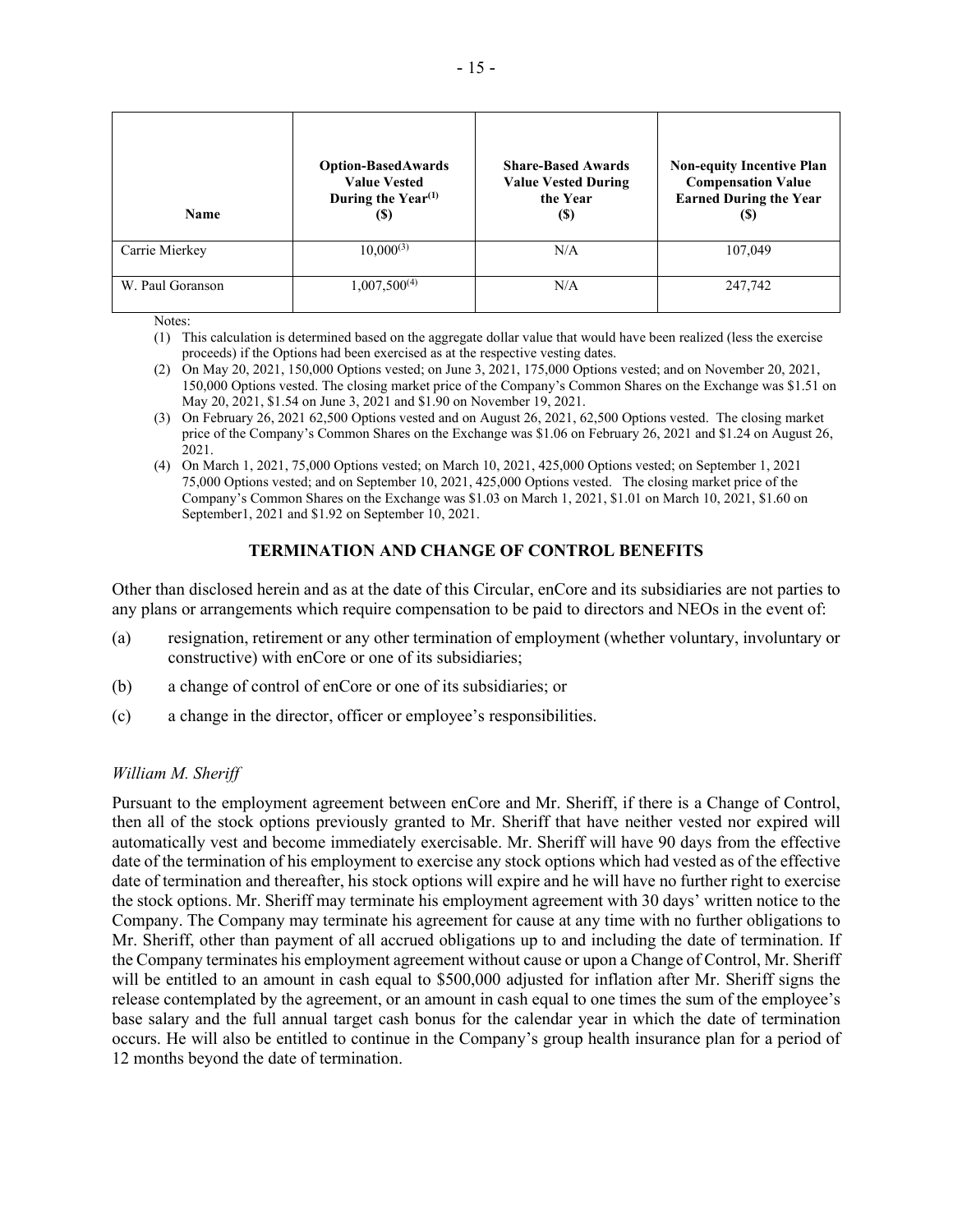#### *W. Paul Goranson*

Pursuant to the employment agreement dated October 1, 2020 between enCore and Mr. Goranson, if there is a Change of Control, then all of the stock options previously granted to Mr. Goranson that have neither vested nor expired will automatically vest and become immediately exercisable. Mr. Goranson will have 90 days from the effective date of the termination of his employment to exercise any stock options which had vested as of the effective date of termination. Thereafter, his stock options will expire and he will have no further right to exercise them. Mr. Goranson may terminate his employment agreement with 30 days' written notice to the Company. The Company may terminate his agreement for cause at any time with no further obligations to Mr. Goranson, other than payment of all accrued obligations up to and including the date of termination. If the Company terminates his employment agreement without cause, Mr. Goranson will be entitled to an amount in cash equal to two times the sum of the employee's base salary and the full annual target cash bonus for the calendar year in which the date of termination occurs. He will also be entitled to continue in the Company's group health insurance plan for a period of 24 months beyond the date of termination.

### *Dennis E. Stover*

Pursuant to the consulting agreement dated July 3, 2019 between enCore and Mr. Stover, if there is a Change of Control, then all of the stock options previously granted to Mr. Stover that have neither vested nor expired will automatically vest and become immediately exercisable. Mr. Stover will have 90 days from the effective date of the termination of his employment to exercise any stock options which had vested as of the effective date of termination. Thereafter, his stock options will expire and he will have no further right to exercise them. Mr. Stover may terminate his agreement with two months' written notice to the Company. The Company may terminate his agreement at any time with no further obligations to Mr. Stover, other than payment of all accrued obligations up to and including the date of termination. If the Company terminates his agreement without cause, Mr. Stover will be entitled to an amount in cash equal to 1.5 times the sum of the annual base salary for the calendar year in which the date of termination occurs.

#### *Carrie Mierkey*

Pursuant to the employment agreement dated February 1, 2021 between enCore and Carrie Mierkey, the Company's current CFO, if there is a Change of Control, then all of the stock options previously granted to Ms. Mierkey that have neither vested nor expired will automatically vest and become immediately exercisable. Ms. Mierkey will have 90 days from the effective date of the termination of her employment to exercise any stock options which had vested as of the effective date of termination. Thereafter, her stock options will expire and she will have no further right to exercise them. Ms. Mierkey may terminate her employment agreement with 30 days' written notice to the Company. The Company may terminate her agreement for cause at any time with no further obligations to Ms. Mierkey, other than payment of all accrued obligations up to and including the date of termination. If the Company terminates her employment agreement without cause, Ms. Mierkey will be entitled to an amount in cash equal to one times the sum of Ms. Mierkey's base salary and the full annual target cash bonus for the calendar year in which the date of termination occurs. She will also be entitled to continue in the Company's group health insurance plan for a period of 12 months beyond the date of termination.

#### **DIRECTOR COMPENSATION**

Other than compensation paid to the NEOs and to Mr. Stover as CTO, no cash compensation was paid to directors in their capacity as directors of the Company or its subsidiaries, in their capacity as members of a committee of the Board or of a committee of the board of directors of its subsidiaries, or as consultants or experts, during the Company's December 31, 2021 fiscal year.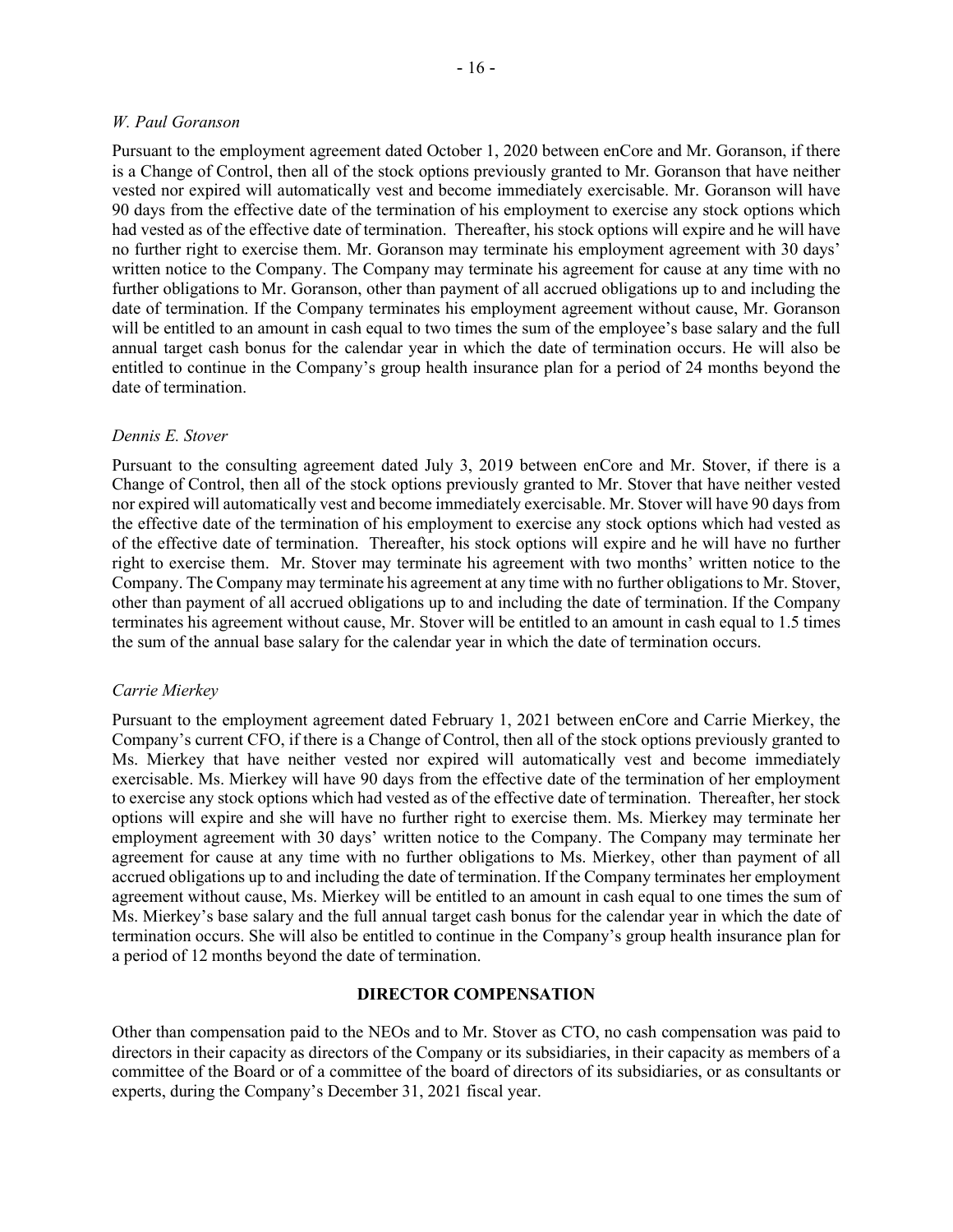### **Director Compensation Table**

| <b>Name</b>          | Fees<br>earned<br><b>(\$)</b> | <b>Option-</b><br><b>based</b><br>awards<br>$({\bf S})^{(1)}$ | Share-<br><b>based</b><br>awards<br>(\$) | <b>Pension</b><br>value<br><b>(\$)</b> | Non-equity<br>inventive<br>plan<br>compensation<br>$\left( \mathbb{S}\right)$ | All other<br>compensation<br><b>(S)</b> | <b>Total</b><br>$\left( \mathbf{S}\right)$ |
|----------------------|-------------------------------|---------------------------------------------------------------|------------------------------------------|----------------------------------------|-------------------------------------------------------------------------------|-----------------------------------------|--------------------------------------------|
| Dennis Stover        | 75,159                        | N/A                                                           | N/A                                      | N/A                                    | 12,782                                                                        | Nil                                     | 87,941                                     |
| William B. Harris    | Nil                           | N/A                                                           | N/A                                      | N/A                                    | N/A                                                                           | Nil                                     | Nil                                        |
| Mark S. Pelizza      | Nil                           | N/A                                                           | N/A                                      | N/A                                    | N/A                                                                           | Nil                                     | Nil                                        |
| Nathan A. Tewalt     | Nil                           | N/A                                                           | N/A                                      | N/A                                    | N/A                                                                           | Nil                                     | Nil                                        |
| Richard M.<br>Cherry | Nil                           | N/A                                                           | N/A                                      | N/A                                    | N/A                                                                           | Nil                                     | Nil                                        |

Note:

(1) The fair value of option-based awards is determined by the Black-Scholes Option Pricing Model with the following assumptions:

For the financial year ended December 31, 2021

| Risk-free interest rate: | $0.88\%$ |
|--------------------------|----------|
| Expected dividend yield: | $0.00\%$ |
| Expected volatility:     | 128.79 % |
| Expected life of option: | 5 years  |

The Company has chosen the Black-Scholes methodology to calculate the grant date fair value of option-based awards as it is widely used by US and Canadian public companies in estimating option-based compensation values.

#### **Narrative Discussion**

Other than as disclosed herein, the Company has no standard arrangement pursuant to which directors are compensated by the Company for their services in their capacity as directors except for the granting from time to time of incentive stock options in accordance with the policies of the Exchange.

#### **INCENTIVE PLAN AWARDS**

### **Outstanding Share-Based Awards and Option-Based Awards**

The Company does not have any share-based awards held by a director. The following table sets forth details of all awards granted to directors of the Company which are outstanding at December 31, 2021.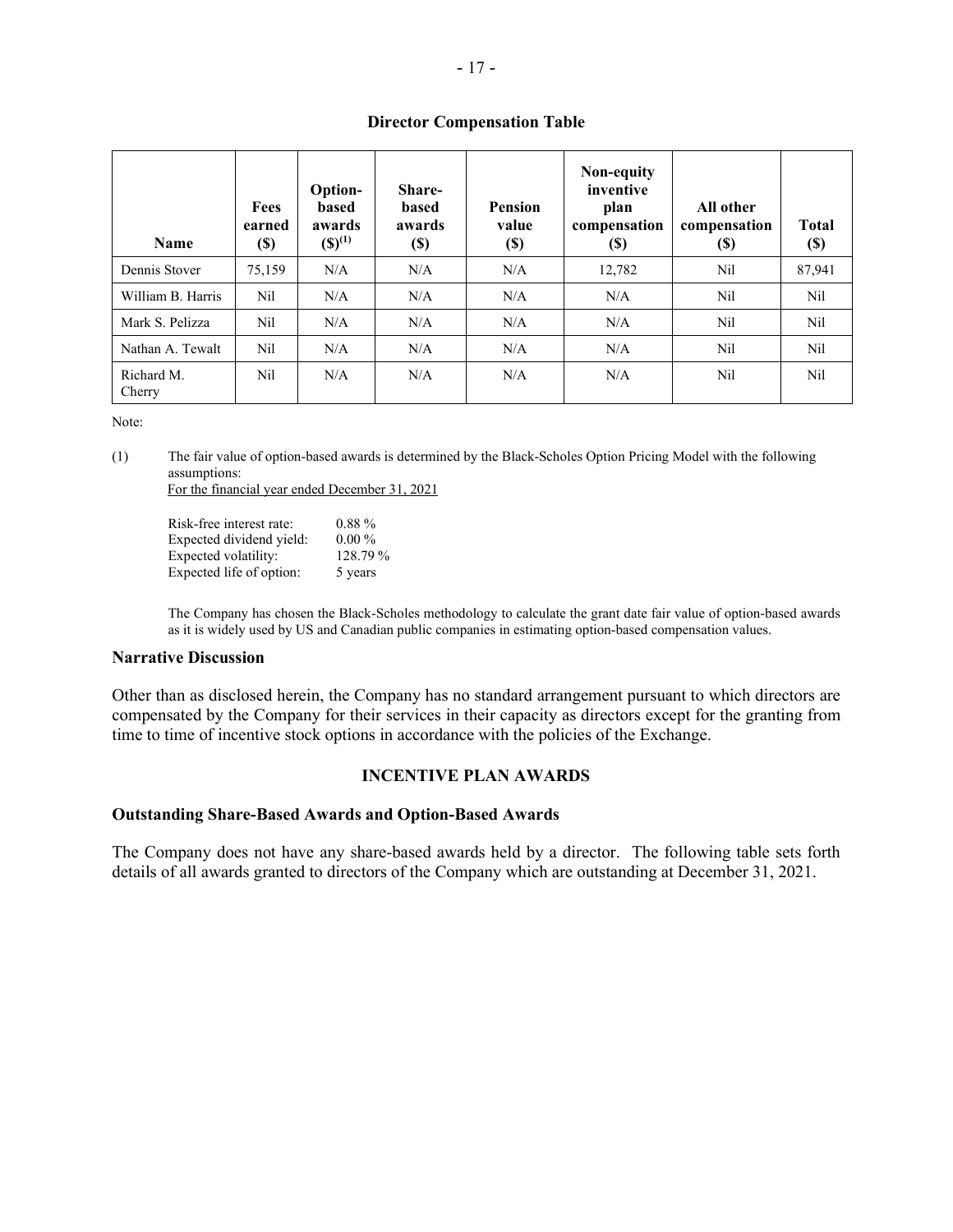|                      |                                                                 | <b>Option-based Awards</b>                            | <b>Share-Based Awards</b>                                    |                                                                         |                                                                                                         |                                                                                                                               |
|----------------------|-----------------------------------------------------------------|-------------------------------------------------------|--------------------------------------------------------------|-------------------------------------------------------------------------|---------------------------------------------------------------------------------------------------------|-------------------------------------------------------------------------------------------------------------------------------|
| <b>Name</b>          | Number of<br>securities<br>underlying<br>unexercised<br>options | Option<br>exercise<br>price<br>$({\mathbb{S}})^{(1)}$ | Option<br>expiration<br>date                                 | Value of<br>unexercised<br>in-the-money<br>options<br>$({\bf S})^{(1)}$ | Number of<br><b>Shares Or Units</b><br><b>Of Shares That</b><br><b>Have Not</b><br><b>Vested</b><br>(#) | Market or<br><b>Payout Value</b><br><b>Of Share-Based</b><br><b>Awards That</b><br><b>Have Not</b><br><b>Vested</b><br>$(\$)$ |
| Dennis Stover        | 700,000<br>600,000                                              | 0.15<br>0.205                                         | June 3, 2024<br>May 20, 2025                                 | 1,015,000<br>627,750                                                    | N/A                                                                                                     | N/A                                                                                                                           |
| William B.<br>Harris | 50,000<br>50,000<br>450,000<br>350,000                          | 0.10<br>0.06<br>0.15<br>0.205                         | May 11, 2022<br>May 15, 2023<br>June 3, 2024<br>May 20, 2025 | 75,000<br>77,000<br>652,500<br>366,188                                  | N/A                                                                                                     | N/A                                                                                                                           |
| Nathan A.<br>Tewalt  | 40,000<br>50,000<br>400,000<br>300,000                          | 0.10<br>0.06<br>0.15<br>0.205                         | May 11, 2022<br>May 15, 2023<br>June 3, 2024<br>May 20, 2025 | 60,000<br>77,000<br>580,000<br>313,875                                  | N/A                                                                                                     | N/A                                                                                                                           |
| Mark S.<br>Pelizza   | 400,000<br>300,000                                              | 0.15<br>0.205                                         | June 3, 2024<br>May 20, 2025                                 | 580,000<br>313,875                                                      | N/A                                                                                                     | N/A                                                                                                                           |
| Richard M.<br>Cherry | 50,000<br>400,000<br>300,000                                    | 0.06<br>0.15<br>0.205                                 | May 15, 2023<br>June 3, 2024<br>May 20, 2025                 | 77,000<br>580,000<br>313,875                                            | N/A                                                                                                     | N/A                                                                                                                           |

Note:

(1) "In-the-Money Options" means the excess of the market value of the Company's shares on December 31, 2021 over the exercise price of the options that have vested at such date. The market price for the Company's common shares on December 31, 2021 was \$1.60.

### **Incentive Plan Awards – Value Vested or Earned During the Year**

The table below sets out the value vested or earned by the directors for any incentive plan awards during the fiscal year ending December 31, 2021.

| <b>Name</b>       | <b>Option-Based</b><br><b>Awards Value Vested</b><br>During the Year <sup><math>(1)</math></sup><br>(\$) | <b>Share-Based Awards</b><br><b>Value Vested During</b><br>the Year<br>$\left( \mathbb{S}\right)$ | <b>Non-equity Incentive</b><br><b>Plan Compensation</b><br><b>Value Earned During</b><br>the Year<br>(\$) |
|-------------------|----------------------------------------------------------------------------------------------------------|---------------------------------------------------------------------------------------------------|-----------------------------------------------------------------------------------------------------------|
| Dennis Stover     | $$693,250^{(2)}$$                                                                                        | N/A                                                                                               | 12,782                                                                                                    |
| William B. Harris | $$418,875^{(3)}$                                                                                         | N/A                                                                                               | N/A                                                                                                       |
| Nathan A. Tewalt  | $$364,000^{(4)}$                                                                                         | N/A                                                                                               | N/A                                                                                                       |
| Mark S. Pelizza   | $$364,000^{(5)}$$                                                                                        | N/A                                                                                               | N/A                                                                                                       |
| Richard M. Cherry | $$364,000^{(6)}$                                                                                         | N/A                                                                                               | N/A                                                                                                       |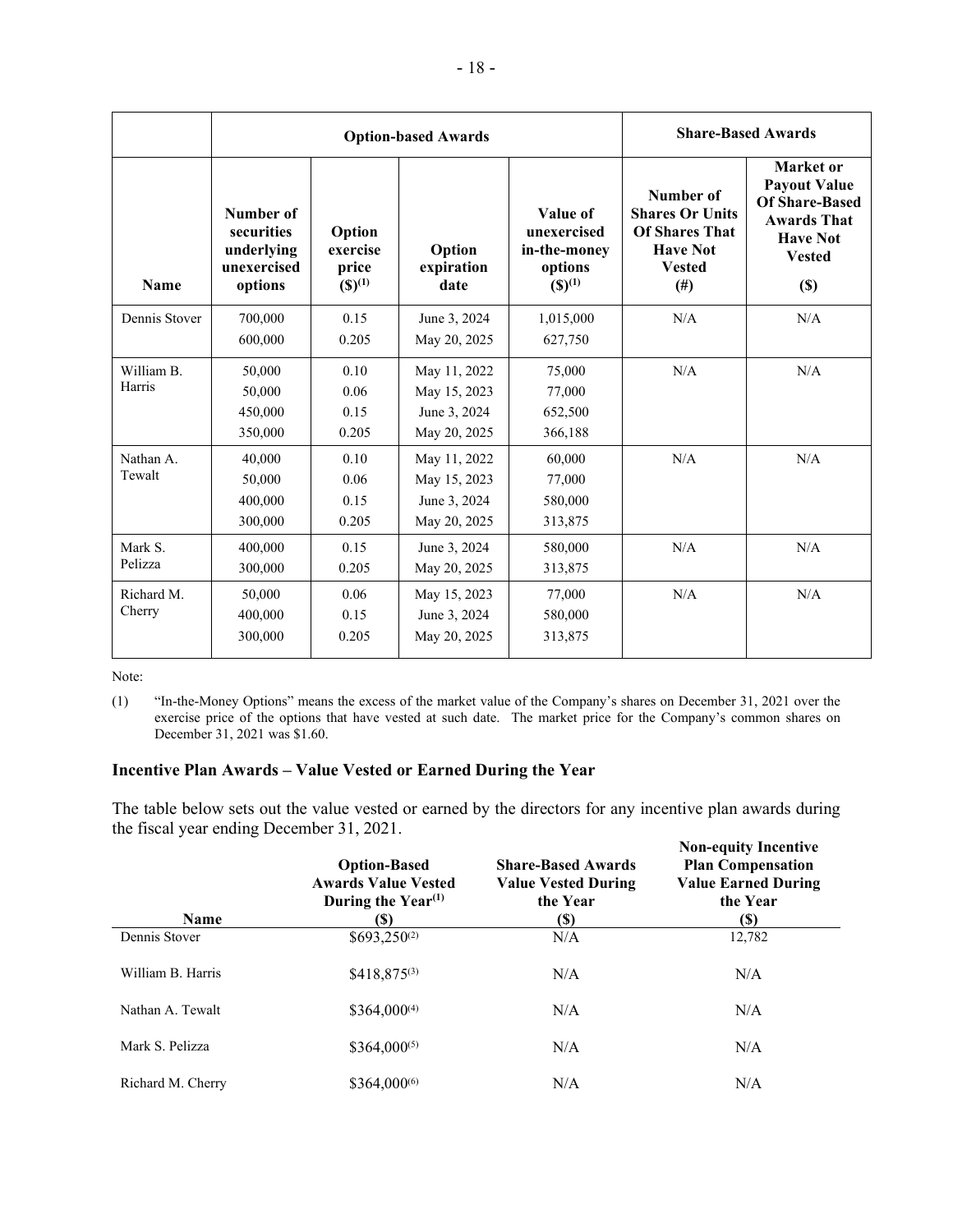Notes:

- (1) This calculation is determined based on the aggregate dollar value that would have been realized (less the exercise proceeds) if the Options had been exercised as at the respective vesting dates.
- (2) On May 20, 2021, 150,000 Options vested; on June 3, 2021, 175,000 Options vested; and on November 20, 2021, 150,000 Options vested. The closing market price of the Company's Common Shares on the Exchange was \$1.51 on May 20, 2021, \$1.54 on June 3, 2021 and \$1.90 on November 19, 2021.
- (3) On May 20, 2021, 87,500 Options vested; on June 3, 2021, 112,500 Options vested; and on November 20, 2021, 87,500 Options vested. The closing market price of the Company's Common Shares on the Exchange was \$1.51 on May 20, 2021, \$1.54 on June 3, 2021 and \$1.90 on November 19, 2021.
- (4) On May 20, 2021, 75,000 Options vested; on June 3, 2021, 100,000 Options vested; and on November 20, 2021, 75,000 Options vested. The closing market price of the Company's Common Shares on the Exchange was \$1.51 on May 20, 2021, \$1.54 on June 3, 2021 and \$1.90 on November 19, 2021.
- (5) On May 20, 2021, 75,000 Options vested; on June 3, 2021, 100,000 Options vested; and on November 20, 2021, 75,000 Options vested. The closing market price of the Company's Common Shares on the Exchange was \$1.51 on May 20, 2021, \$1.54 on June 3, 2021 and \$1.90 on November 19, 2021.
- (6) On May 20, 2021, 75,000 Options vested; on June 3, 2021, 100,000 Options vested; and on November 20, 2021, 75,000 Options vested. The closing market price of the Company's Common Shares on the Exchange was \$1.51 on May 20, 2021, \$1.54 on June 3, 2021 and \$1.90 on November 19, 2021.

## **EQUITY COMPENSATION PLAN INFORMATION**

The following table sets out those securities of the Company which have been authorized for issuance under equity compensation plans, as at December 31, 2021:

| <b>Plan Category</b>                                                | Number of securities to<br>be issued upon exercise<br>of outstanding options,<br>warrants and rights<br>(a) | Weighted-average<br>exercise price of<br>outstanding options,<br>warrants and rights<br>(b) | <b>Number of securities</b><br>remaining available for<br>future issuance under<br>equity compensation plans<br>(excluding securities<br>reflected in column (a))<br>(c) |
|---------------------------------------------------------------------|-------------------------------------------------------------------------------------------------------------|---------------------------------------------------------------------------------------------|--------------------------------------------------------------------------------------------------------------------------------------------------------------------------|
| Equity compensation plans<br>approved by the<br>securityholders     | 15,816,881                                                                                                  | \$0.41                                                                                      | 13,853,927                                                                                                                                                               |
| Equity compensation plans<br>not approved by the<br>securityholders | N/A                                                                                                         | N/A                                                                                         | N/A                                                                                                                                                                      |
| <b>Total</b>                                                        | 15,816,881                                                                                                  | \$0.41                                                                                      | 13,853,927                                                                                                                                                               |

# **INDEBTEDNESS OF DIRECTORS AND EXECUTIVE OFFICERS**

There exists no indebtedness of the directors or executive officers of enCore or any of their associates, to enCore, nor is any indebtedness of any such persons to another entity the subject of a guarantee, support agreement, letter of credit or other similar arrangement or understanding provided by enCore.

### **INTERESTS OF CERTAIN PERSONS OR COMPANIES IN MATTERS TO BE ACTED UPON**

No director or executive officer of the Company or any proposed nominee of Management for election as a director of the Company, nor any associate or affiliate of the foregoing persons, has any material interest,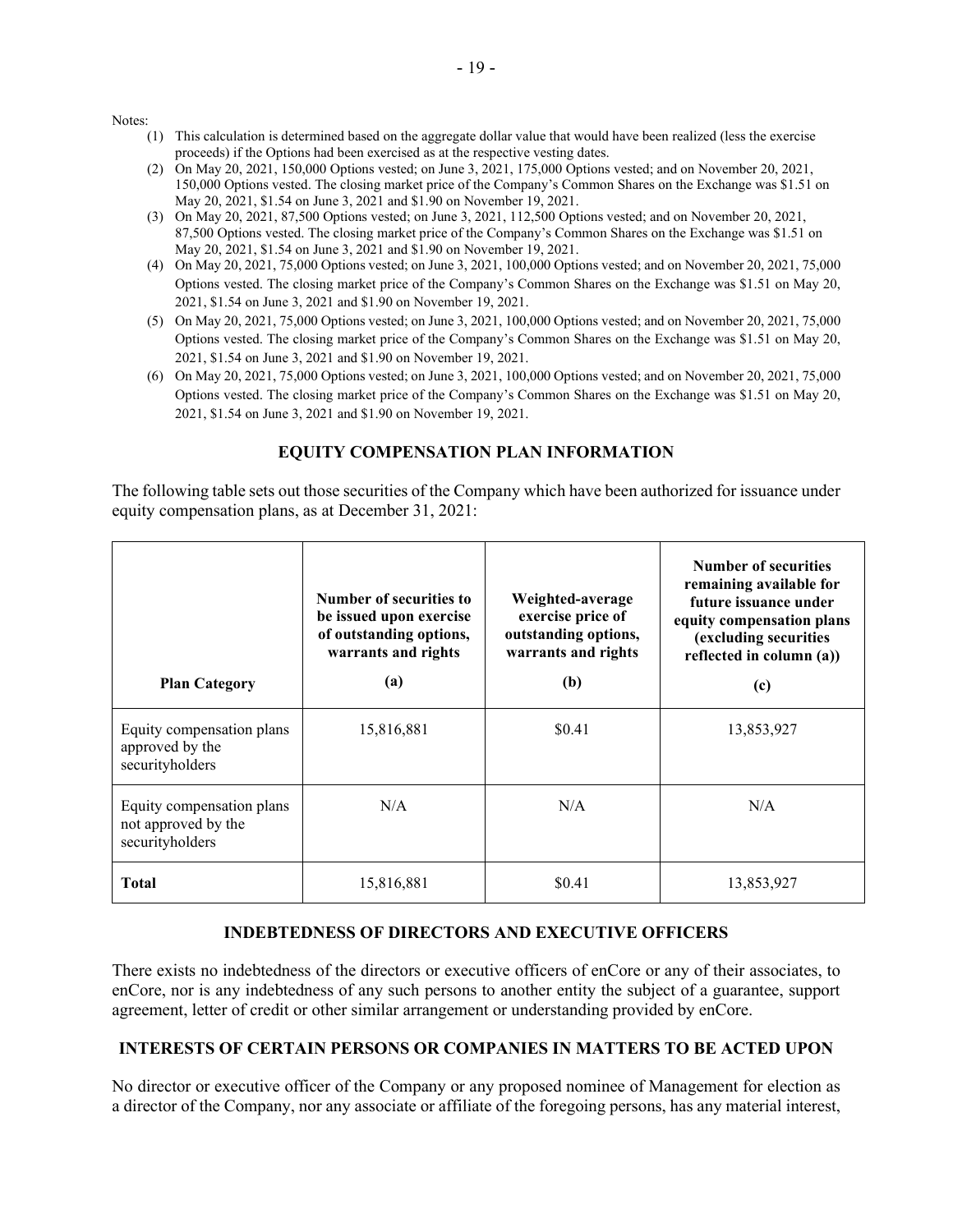direct or indirect, by way of beneficial ownerhip of securities or otherwise, since the beginning of the Company's last financial year in matters to be acted upon at the Meeting, other than the granting of stock options from time-to-time under the Company's Stock Option Plan.

### **INTEREST OF INFORMED PERSONS IN MATERIAL TRANSACTIONS**

None of the persons who were directors or executive officers of the Company or a subsidiary at any time during the Company's last completed financial year, the proposed nominees for election to the Board, any person or company who beneficially owns, directly or indirectly, or who exercises control or direction over (or a combination of both) more than 10% of the issued and outstanding common shares of the Company, nor the associates or affiliates of those persons, has any material interest, direct or indirect, by way of beneficial ownership of securities or otherwise, in any transaction or proposed transaction which has materially affected or would materially affect the Company or any of its subsidiaries.

### **APPOINTMENT OF AUDITOR**

#### **Auditor**

The auditors of the Company are Davidson & Company LLP, Chartered Professional Accountants ("**Davidson**"), located at 609 Granville Street, Suite 1200, Vancouver, British Columbia, V7Y 1G6. Davidson was first appointed as the Company's auditor on December 18, 2016.

**Proxies given pursuant to this solicitation will, on any poll, be voted as directed and, if there is no direction, for the appointment of Davidson, as auditor for the Company to hold office for the ensuing year with remuneration to be fixed by the Board.**

### **MANAGEMENT CONTRACTS**

Other than as disclosed elsewhere in this Circular, no management functions of the Company are to any substantial degree performed by a person or company other than the directors or NEOs of the Company.

### **AUDIT COMMITTEE**

Pursuant to the Section 224(1) of the British Columbia *Business Corporations Act* and National Instrument 52-110 of the Canadian Securities Administrators ("**NI 52-110**"), the Company is required to have an audit committee (the "**Audit Committee**") comprised of not less than three directors, a majority of whom are not officers, control persons or employees of the Company or an affiliate of the Company. NI 52-110 requires the Company as a venture issuer, to disclose annually its information circular certain information concerning the composition of its audit committee and its relationship with its independent auditor, as set forth below.

#### **Audit Committee Charter**

The Audit Committee's charter is attached as Schedule "A" to this Circular.

#### **Composition of Audit Committee and Independence**

The Company's current Audit Committee consists of William B. Harris, Richard M. Cherry and Mark S. Pelizza.

National Instrument 52-110 - *Audit Committees* ("**NI 52-110**") provides that a member of an audit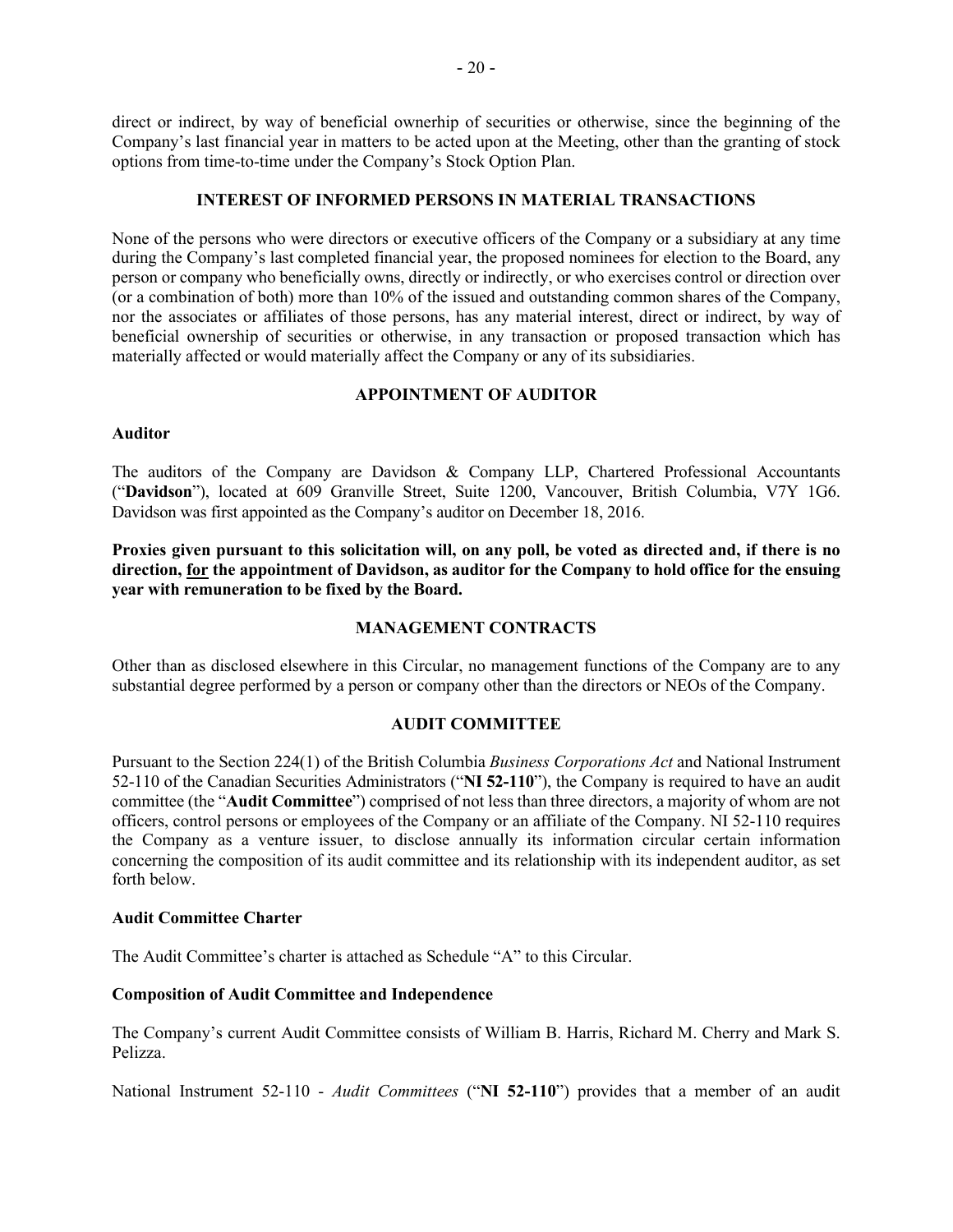committee is "independent" if the member has no direct or indirect material relationship with the Company, which could, in the view of the Company's Board, reasonably interfere with the exercise of the member's independent judgment. All of the Company's current Audit Committee members are "independent" within the meaning of NI 52-110. NI 52-110 provides that an individual is "financially literate" if he or she has the ability to read and understand a set of financial statements that present a breadth and level of complexity of accounting issues that are generally comparable to the breadth and complexity of the issues that can reasonably be expected to be raised by the Company's financial statements. All of the members of the Audit Committee are "financially literate" as that term is defined. The following sets out the Audit Committee members' education and experience that is relevant to the performance of his responsibilities as an audit committee member.

### **Relevant Education and Experience**

All members of the audit committee have:

- an understanding of the accounting principles used by the Company to prepare its financial statements, and the ability to assess the general application of those principles in connection with estimates, accruals and provisions;
- experience preparing, auditing, analyzing or evaluating financial statements that present a breadth and level of complexity of accounting issues that are generally comparable to the breadth and complexity of issues that can reasonably be expected to be raised by the Company's financial statements, or experience actively supervising individuals engaged in such activities; and
- an understanding of internal controls and procedures for financial reporting.

The relevant education and/or experience of each member of the Audit Committee is described below:

*William B. Harris -* Mr. Harris is a partner of Solo Management Group, LLC, an investment and management consulting firm. He is currently a director of Scandium International Mining Corp. He was previously a board and Audit Committee member of Gold One International Limited, Potash One Inc., and Energy Metals Corporation, Chairman and Executive Committee member of the American Fiber Manufacturers Association, and former President and CEO of Hoechst Fibers Worldwide, the global acetate and polyester business of Hoechst AG. At Hoechst Fibers Worldwide, Mr. Harris managed the business' \$5 billion operation, comprised of 21,000 employees and production locations in 14 different countries. Within Hoechst AG and its subsidiaries, Mr. Harris held various positions, including Chairman of the Board of Grupo Celanese S.A., a publicly-traded company in Mexico with sales in excess of \$1 billion, and VP Finance, CFO, Executive VP and Director of Celanese Canada Inc. a publicly-traded company in Canada. He was also VP, Treasurer and Chairman of the Audit Committee of Hoechst Celanese Corporation. Mr. Harris is a graduate of Harvard College (BA in English) and Columbia University Graduate School of Business (MBA in Finance).

*Richard M. Cherry* – Mr. Cherry is a veteran executive of the nuclear industry, having worked for several leading companies in the areas of uranium mining, production, conversion, marketing and power generation operations for 40 years. He is currently a consultant to the uranium mining industry. Mr. Cherry previously served as President and CEO of Cotter Corporation and Nuclear Fuels Corporation, both affiliates of General Atomics Corporation. Mr. Cherry was responsible for all aspects of Cotter's mining and milling operations in Colorado, including uranium and vanadium ores with over 200 employees. His participation in Nuclear Fuels Corporation made him responsible for the worldwide uranium marketing efforts for all General Atomics' affiliates. Mr. Cherry also served as Vice President of ConverDyn and Nuclear Fuels Corporation. ConverDyn is a joint venture between Honeywell International and General Atomics focused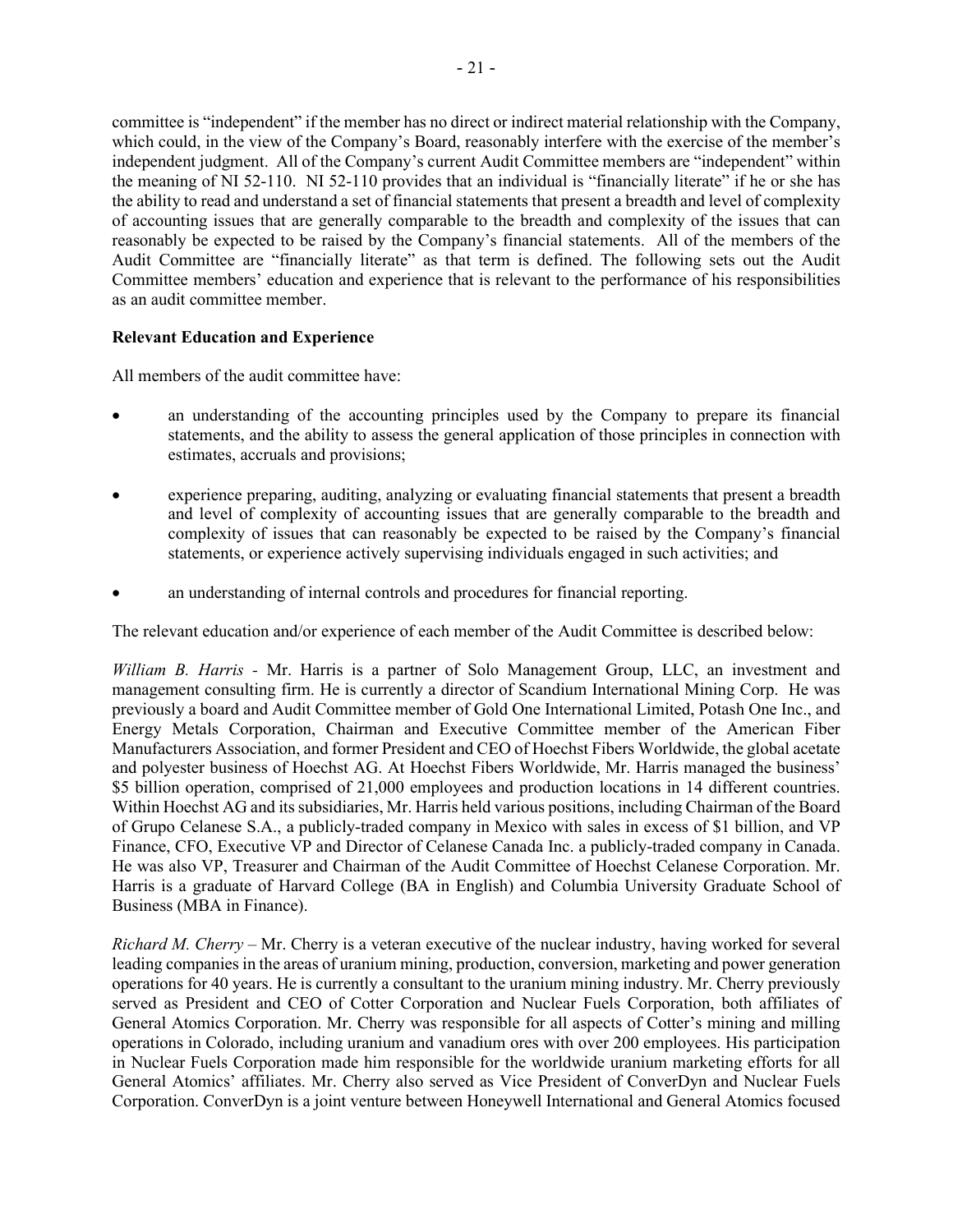on marketing uranium conversion services to large electrical utilities worldwide. Mr. Cherry has international experience having served UG, U.S.A Inc. of Atlanta, Georgia as Vice President. UG U.S.A Inc. is the US subsidiary of the German uranium trading company based in Frankfurt, which trades all forms of nuclear fuel. Mr. Cherry also served as the Regional Director-Far East for Sequoyah Fuels Corporation marketing the Company's uranium conversion services to clients in Japan, South Korea and Taiwan. Mr. Cherry also previously served as CEO & President of Zenith Minerals, a private uranium mining company, CEO & Director of Uranium International, and served on the board of Sequoyah Fuels Corporation. Mr. Cherry held various management and technical positions at Kansas Gas and Electric for the Wolf Creek Nuclear Generating Station as it progressed from construction through start-up and power generation, he was responsible for all commercial and technical areas required to secure and design nuclear fuel. Mr. Cherry holds an M.S. in Mechanical Engineering from Wichita State University and a B.S. in Engineering Physics from the University of Oklahoma. He is a Licensed Professional Engineer (State of Kansas) and a Member of the American Nuclear Society and has made presentations at industry conferences including the Nuclear Energy Institute.

*Mark S. Pelizza* –Mr. Pelizza has spent 40 years in the uranium industry with project experience including the Alta Mesa, Benavides, Kingsville Dome, Longoria, Palangana, Rosita, West Cole and the Vasquez projects, all in Texas. He was also responsible for the permitting and licensing of the Church Rock, Crownpoint and Unit 1 projects in New Mexico and the North Platte project in Wyoming. Currently, Mr. Pelizza is the Principal of M.S. Pelizza & Associates LLC where he represents extractive industry clients. He previously served as Sr. Vice President of Health, Safety and Environmental Affairs with Uranium Resources, Inc. He has also previously worked with Union Carbide Corp. Mr. Pelizza received his B.S. in Geology from Fort Lewis College and his M.S. in Geological Engineering from the Colorado School of Mines. He is a licensed Professional Geoscientist in Texas and a Certified Professional Geologist with the American Institute of Professional Geologists. He is the Past Chairman of the Texas Mining and Reclamation Association and the Past Chairman of the Uranium Producers of America.

#### **Audit Committee Oversight**

Since the commencement of the Company's most recently completed financial year, the Audit Committee of the Company has not made any recommendations to nominate or compensate an external auditor which were not adopted by the Board.

#### **Reliance on Certain Exemptions**

Since the commencement of the Company's most recently completed financial year, the Company has not relied on:

- (a) the exemption in section 2.4 (De Minimis Non-audit Services) of NI 52-110; or
- (b) an exemption from NI 52-110, in whole or in part, granted under Part 8 (Exemptions).

### **Pre-Approval Policies and Procedures**

The Audit Committee has not adopted any specific policies and procedures for the engagement of non-audit services.

### **Audit Fees**

The following table sets forth the fees paid by the Company and its subsidiaries to Davidson and Company LLP, Chartered Professional Accountants, for services rendered in the last two financial years: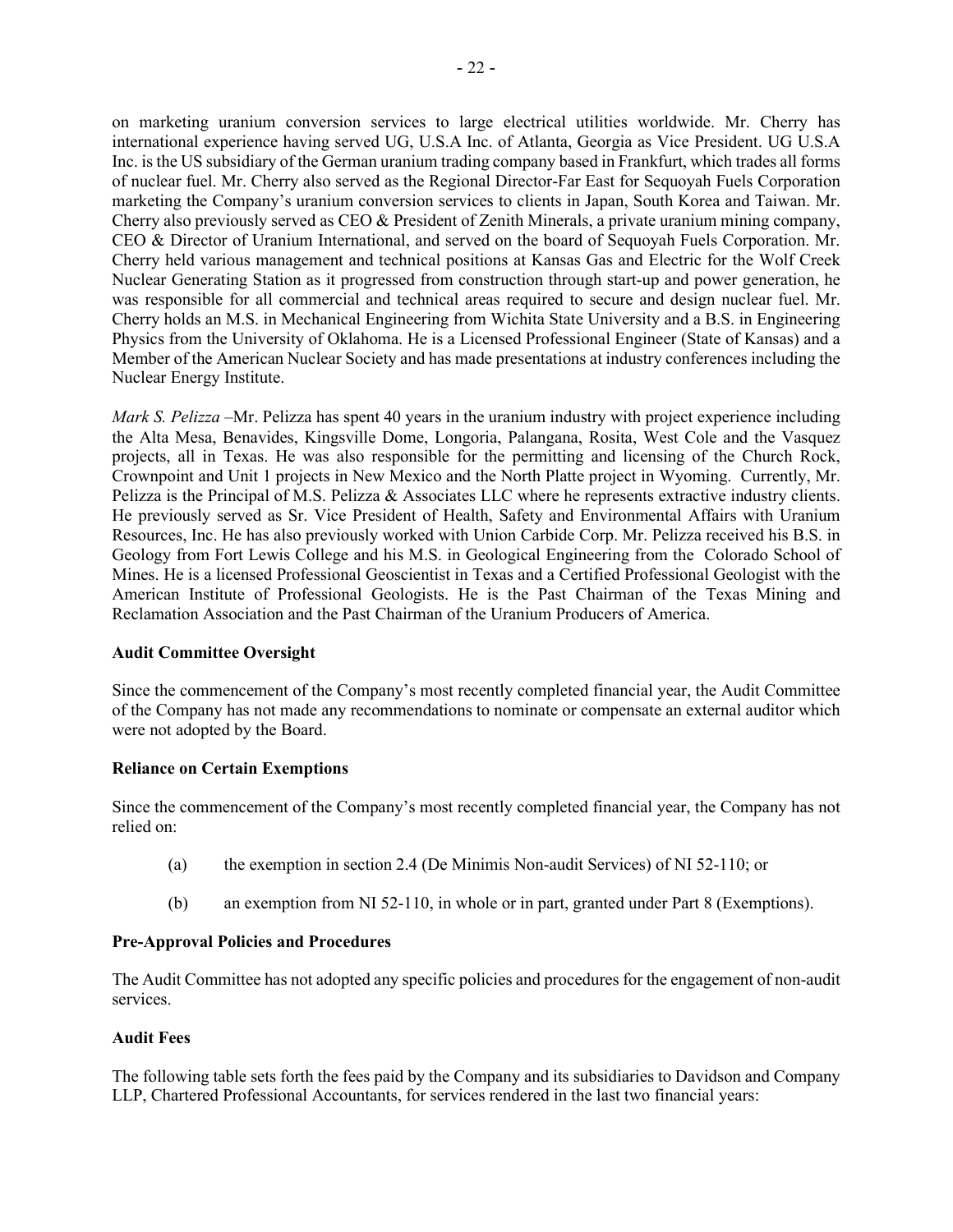| Financial Year Ending | Audit Fees $(1)$ | Audit Related Fees <sup>(2)</sup> | Tax Fees <sup>(3)</sup> | All Other Fees $(4)$ |
|-----------------------|------------------|-----------------------------------|-------------------------|----------------------|
| December 31, 2021     | \$136.647        | \$Nil                             | \$Nil                   | \$Nil                |
| December 31, 2020     | \$75,409         | \$Nil                             | \$Nil                   | \$Nil                |

(1) "Audit fees" include aggregate fees billed by the Company's external auditor in each of the last two financial years for audit fees.

- (2) "Audited related fees" include the aggregate fees billed in each of the last two financial years for assurance and related services by the Company's external auditor that are reasonably related to the performance of the audit or review of the Company's financial statements and are not reported under "Audit fees" above. The services provided include employee benefit audits, due diligence assistance, accounting consultations on proposed transactions, internal control reviews and audit or attest services not required by legislation or regulation.
- (3) "Tax fees" include the aggregate fees billed in each of the last two financial years for professional services rendered by the Company's external auditor for tax compliance, tax advice and tax planning. The services provided include tax planning and tax advice includes assistance with tax audits and appeals, tax advice related to mergers and acquisitions, and requests for rulings or technical advice from tax authorities.
- (4) "All other fees" include the aggregate fees billed in each of the last two financial years for products and services provided by the Company's external auditor, other than "Audit fees", "Audit related fees" and "Tax fees" above.

#### **Exemption in Section 6.1**

The Company is a "venture issuer" as defined in NI 52-110 and is relying on the exemption in section 6.1 of NI 52-110 relating to Parts 3 (*Composition of Audit Committee*) and 5 (*Reporting Obligations*).

#### **CORPORATE GOVERNANCE DISCLOSURE**

National Instrument 58-101 - *Disclosure of Corporate Governance Practices*, requires all reporting issuers to provide certain annual disclosure of their corporate governance practices with respect to the corporate governance guidelines (the "**Guidelines**") adopted in National Policy 58-201. These Guidelines are not prescriptive, but have been used by the Company in adopting its corporate governance practices. The Board and Management consider good corporate governance to be an integral part of the effective and efficient operation of Canadian corporations. The Company's approach to corporate governance is set out below.

#### **Board of Directors**

The Board is nominating seven (7) individuals to the Board, all of whom are current directors of the Company.

The Guidelines suggest that the board of directors of every reporting issuer should be constituted with a majority of individuals who qualify as "independent" directors under NI 52-110, which provides that a director is independent if he or she has no direct or indirect "material relationship" with the Company. The "material relationship" is defined as a relationship which could, in the view of the Company's Board, reasonably interfere with the exercise of a director's independent judgement. All of the current members of the Board are considered "independent" within the meaning of NI 52-110, except for Dennis E. Stover, who is the CTO of the Company, W. Paul Goranson, who is the CEO of the Company and William M. Sheriff, who is the Executive Chairman of the Company.

The Board has a stewardship responsibility to supervise the management of and oversee the conduct of the business of the Company, provide leadership and direction to Management, evaluate Management, set policies appropriate for the business of the Company and approve corporate strategies and goals. The dayto-day management of the business and affairs of the Company is delegated by the Board to the CEO. The Board will give direction and guidance through the CEO to Management and will keep Management informed of its evaluation of the senior officers in achieving and complying with goals and policies established by the Board.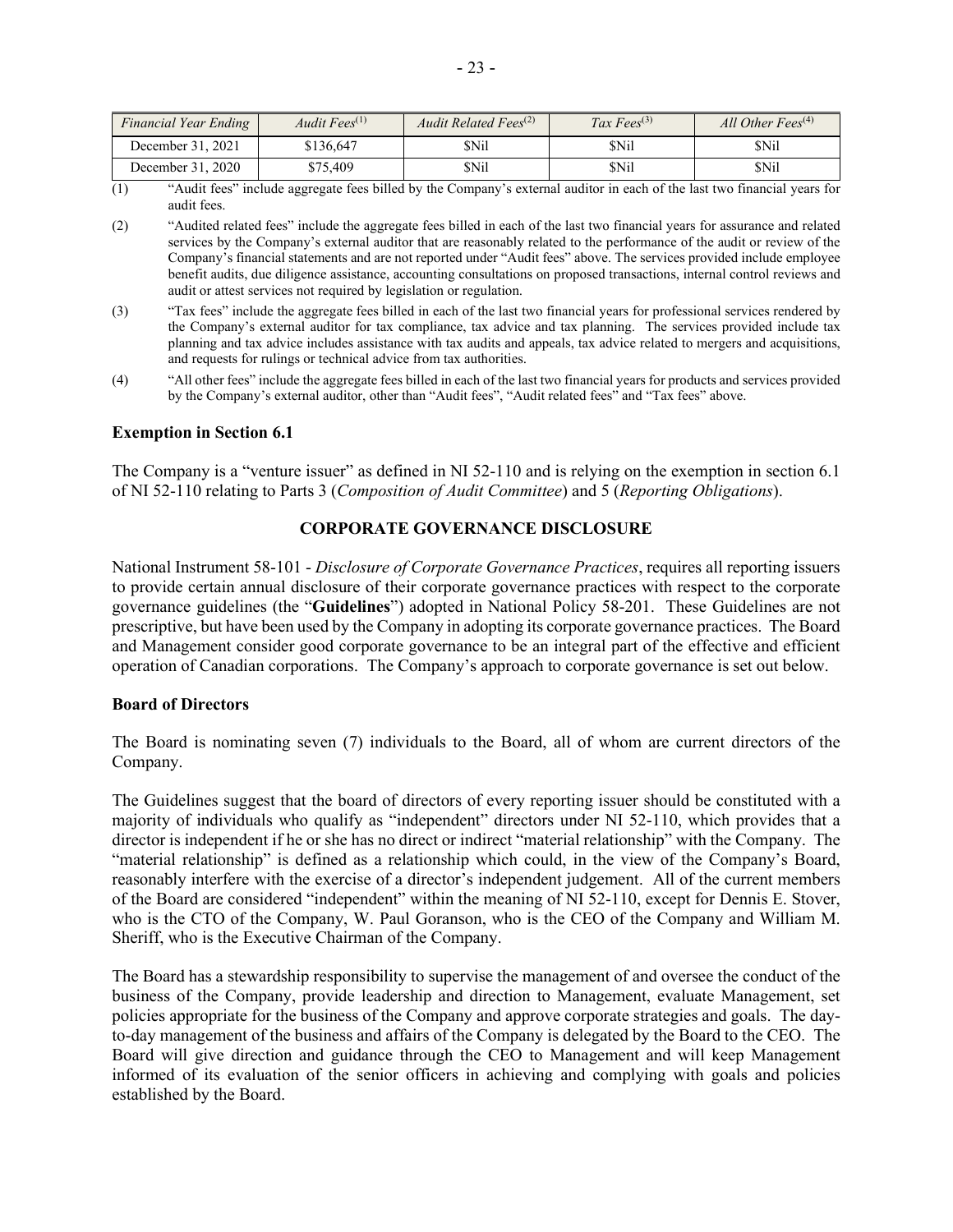The Compensation, Governance and Nominating Committee shall make recommendations for nominees to the Board who will then recommend to the shareholders for election as directors, and immediately following each annual general meeting, the Board shall appoint the Board committees and corresponding chairpersons. The Compensation, Governance and Nominating Committee shall periodically review and make recommendations to the Board regarding updates to the committee mandates, duties and responsibilities of each committee. The Board shall appoint a chairperson of the Board and establish his or her duties and responsibilities, appoint the CEO, and on the recommendation of the CEO, further appoint the CFO, CTO and any other executive officers of the Company and establish the duties and responsibilities of those positions.

The Board exercises its independent supervision over management by its policies that (a) periodic meetings of the Board be held to obtain an update on significant corporate activities and plans; and (b) all material transactions of the Company are subject to prior approval of the Board. The Board shall meet not less than three times during each year and will endeavour to hold at least one meeting in each financial quarter. The Board will also meet at any other time at the call of the CEO, or subject to the Articles of the Company, of any director.

The mandate of the Board, as prescribed by the *Business Corporations Act* (British Columbia) (the "**Act**"), is to manage or supervise management of the business and affairs of the Company and to act with a view to the best interests of the Company. In doing so, the Board oversees the management of the Company's affairs directly and through its committees.

## **Directorships**

| <b>Name of Director</b> | <b>Name of Other Reporting Issuer</b>              |  |
|-------------------------|----------------------------------------------------|--|
| Dennis E. Stover        | N/A                                                |  |
| William M. Sheriff      | Sabre Gold Mines Corp.<br>Exploits Discovery Corp. |  |
| William B. Harris       | Scandium International Mining Corp.                |  |
| Mark S. Pelizza         | N/A                                                |  |
| Richard M. Cherry       | N/A                                                |  |
| W. Paul Goranson        | N/A                                                |  |
| Nathan A. Tewalt        | Silver Predator Corp.                              |  |

The following directors of the Company are also directors of other reporting issuers as stated:

### **Orientation and Continuing Education**

When new directors are elected or appointed, they receive orientation on the Company's business, current projects, reports on operations and results, public disclosure filings by the Company, reports on industry, and the responsibilities of directors. With respect to continuing education, Board meetings may include presentations by the Company's management and employees to give the directors additional insight into the Company's business. In addition, management of the Company makes itself available for discussion with all Board members on an ongoing basis.

### **Ethical Business Conduct**

The Board has adopted a written code of conduct applicable to directors, officers, employees, consultants and contractors of the Company, entitled "Code of Business Conduct and Ethics" (the "**Code**"). The Board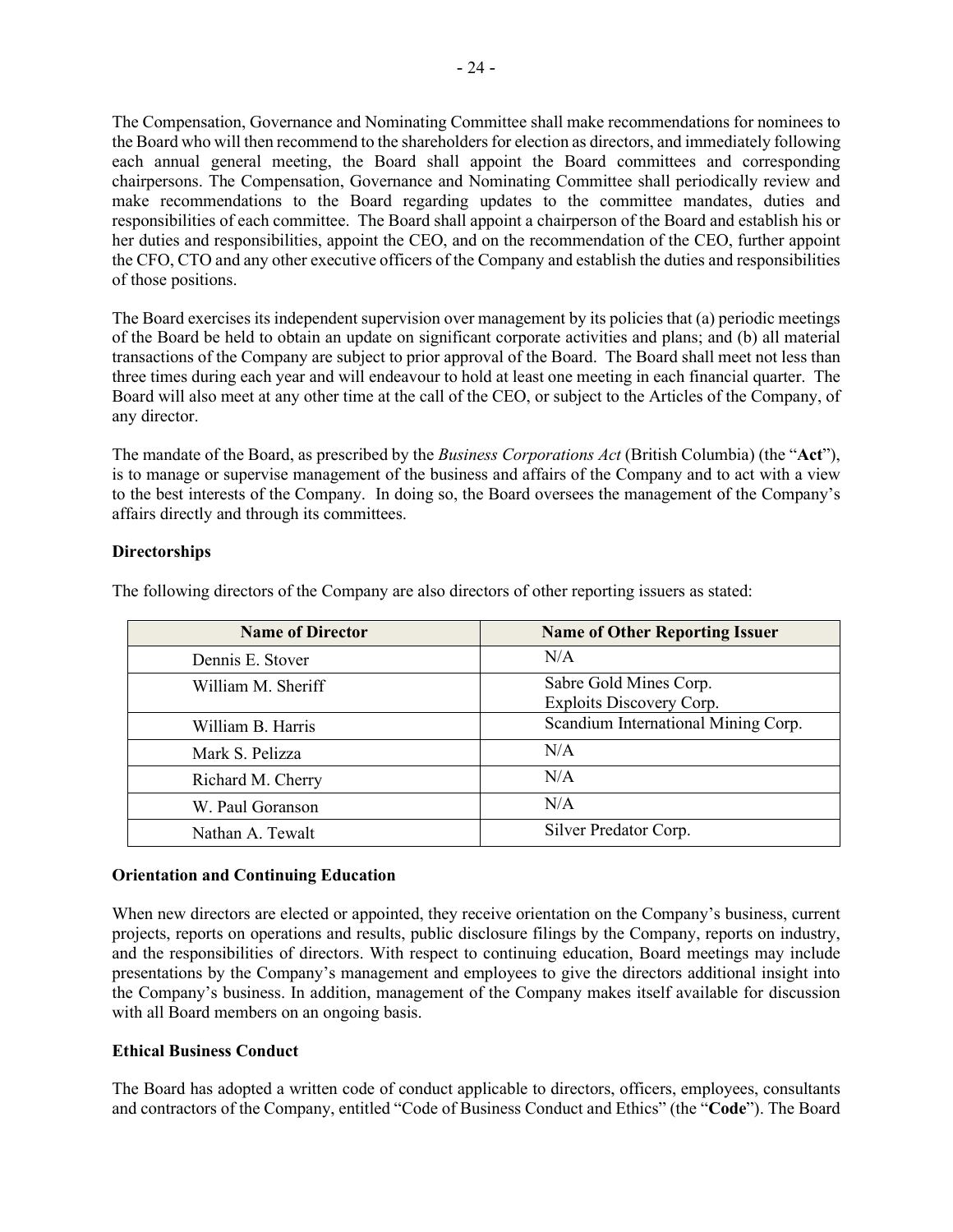monitors compliance with the Code through the Chair of the Audit Committee and the CEO. The Code provides that each person is personally responsible for and it is their duty to report violations or suspected violations of the Code, and that no person will be discriminated against for reporting what that person reasonably believes to be a breach of the Code or any law or regulation.

The Code also requires each director, officer, employee and consultant of the Company to fully disclose in writing his or her interest in respect of any transaction or agreement to be entered into by the Company. Once such an interest has been disclosed, the Chair of the Audit Committee or the Board will determine what course of action should be taken.

A copy of the Code is available on SEDAR at [www.sedar.com](http://www.sedar.com/) and on the Company's website at [https://www.encoreuranium.com/.](https://www.encoreuranium.com/)

The Company requires any director or officer who has a material interest in an entity which is a party to a proposed or actual material contract or transaction with the Company to disclose the nature and extent of such interest in writing to the Company, or at a meeting of directors. Directors are also required to comply with the Company's "Timely Disclosure, Confidentiality and Insider Trading Policy".

#### **Nomination of Directors**

The Compensation, Governance and Nominating Committee identifies and makes recommendations to the Board on new candidates for board nomination by an informal process of discussion and consensus-building on the need for additional directors, the specific attributes being sought, likely prospects and timing. Prospective directors are not approached until consensus is reached.

### **Audit Committee**

The members of the Audit Committee are William B. Harris (as chair), Richard M. Cherry and Mark S. Pelizza.

#### **Compensation, Governance and Nominating Committee**

The members of the Compensation, Governance and Nominating Committee are William B. Harris (as chair), Nathan A. Tewalt and Mark S. Pelizza.

#### **Investment Committee**

The members of the Investment Committee are William M. Sheriff (as chair), William B. Harris and W. Paul Goranson.

#### **Option Grant Committee**

The members of the Option Grant Committee are William M. Sheriff (as chair), W. Paul Goranson and Dennis E. Stover.

#### **Health, Safety, Evironment and Communications Committee**

The members of the Health, Safety, Environment and Communications Committee are Richard Cherry (as chair), Dennis E. Stover and Mark Pelizza.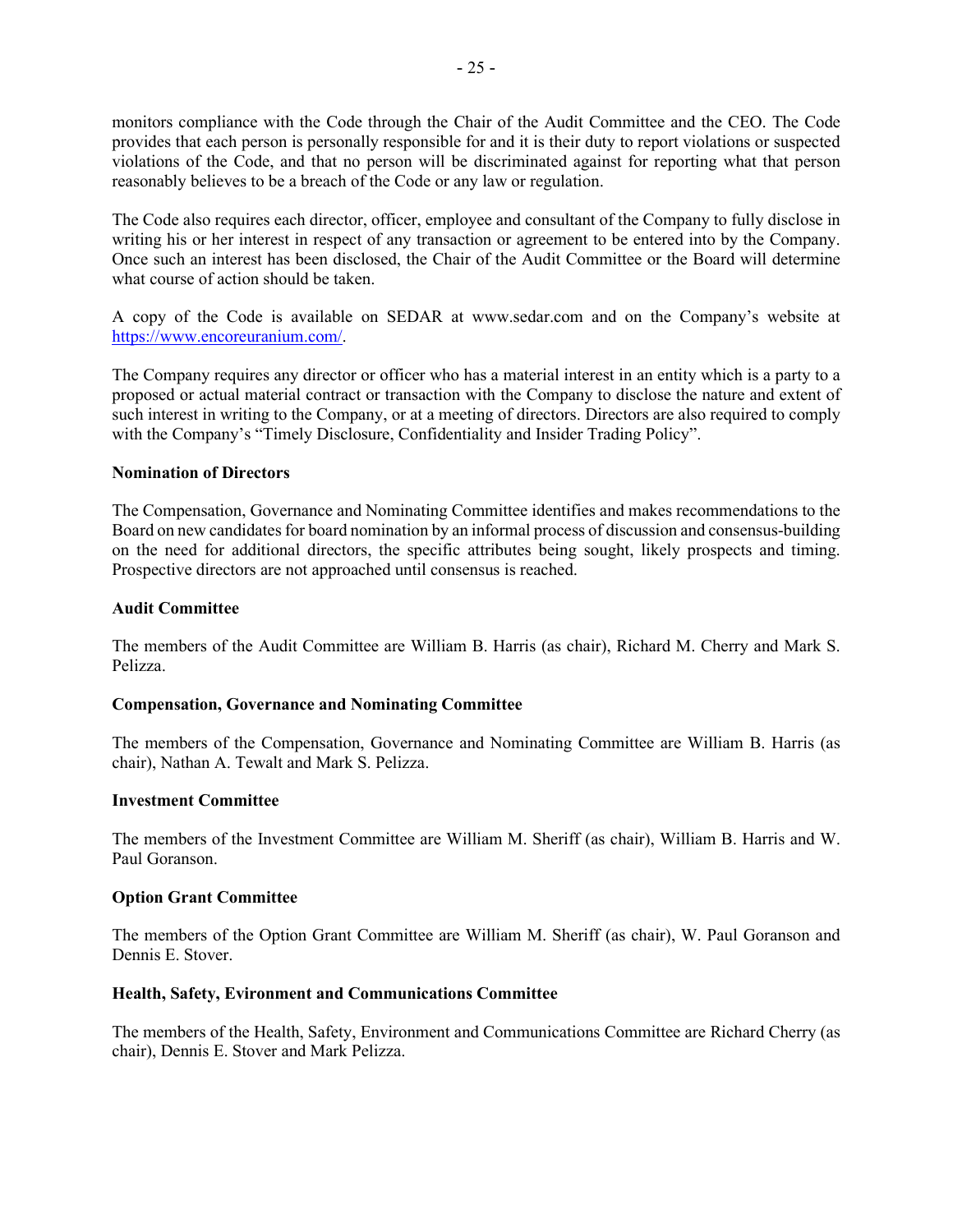#### **Assessments**

The Board annually, and at such other times as it deems appropriate, reviews the performance and effectiveness of the Board, the directors and its committees to determine whether changes in size, personnel or responsibilities are warranted. To assist in its review, the Board conducts informal surveys of its directors and receives reports from each committee respecting its own effectiveness.

### **PARTICULARS OF MATTERS TO BE ACTED UPON**

### **Confirming Stock Option Plan**

In accordance with the policies of the Exchange, a plan with a rolling 10% maximum must be confirmed by shareholders at each annual general meeting.

At the Meeting, shareholders will be asked to confirm the Company's Stock Option Plan, which has been in effect since November 30, 2021. A summary of the material terms of the Stock Option Plan are described under the heading "Stock Options" in this Circular.

Accordingly, at the Meeting, the shareholders will be asked to pass the following resolution:

### "**BE IT RESOLVED as an ordinary resolution that:**

- (a) The stock option plan (the "**Plan**") of encore Energy Corp. (the "**Company**"), as described in the Company's management information circular dated May 13, 2022, be and is hereby approved, ratified and confirmed.
- (b) The form of the Plan may be amended in order to satisfy the requirements or requests of any regulatory authorities, or at the discretion of the board of directors of the Company (the "**Board**") acting in the best interests of the Company without requiring further approval of the shareholders of the Company.
- (c) All issued and outstanding stock options previously granted, including stock options previously granted pursuant to previous stock option plans, be and are continued and are hereby ratified, confirmed and approved.
- (d) The shareholders of the Company hereby expressly authorize the Board to revoke this resolution before it is acted upon without requiring further approval of the Shareholders in that regard.
- (e) Any one (or more) director(s) or officer(s) of the Company be and is hereby authorized and directed, on behalf of the Company, to take all necessary steps and proceedings and to execute, deliver and file any and all documents (whether under corporate seal of the Company or otherwise) that may be necessary or desirable to give effect to this resolution."

# **General Matters**

It is not known whether any other matters will come before the Meeting other than those set forth above and in the Notice of Meeting, but if any other matters do arise, the person named in the Proxy intends to vote on any poll, in accordance with his or her best judgement, exercising discretionary authority with respect to amendments or variations of matters set forth in the Notice of Meeting and other matters which may properly come before the Meeting or any adjournment of the Meeting.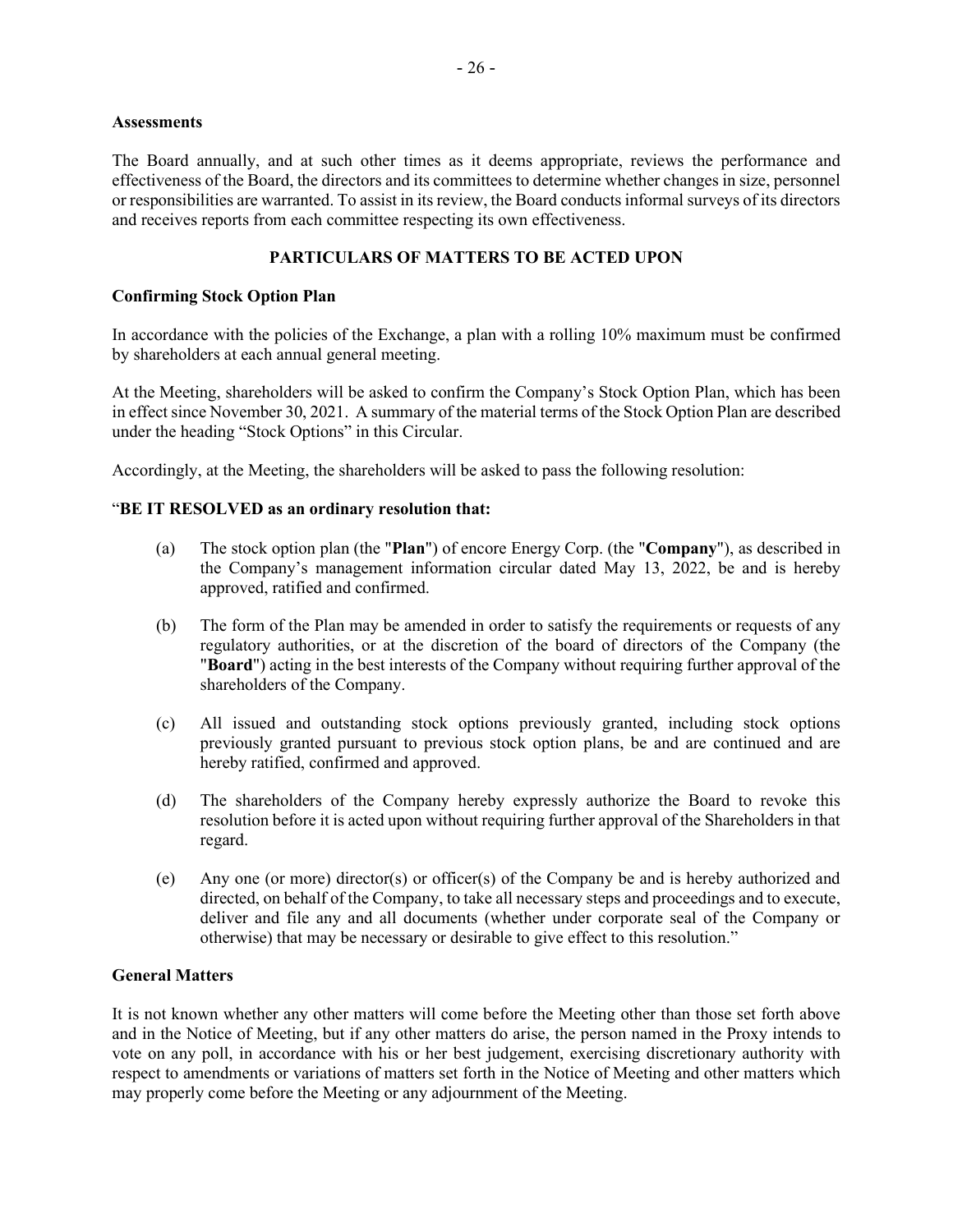### **ADDITIONAL INFORMATION**

Additional information relating to the Company may be found on SEDAR at www.sedar.com. Financial information about the Company is provided in the Company's comparative annual financial statements to December 31, 2021, a copy of which, together with the Management's Discussion and Analysis thereon, can be found on the Company's SEDAR profile at www.sedar.com. Additional financial information concerning the Company may be obtained by any securityholder of the Company free of charge by contacting the CFO of the Company, at (361) 239-5449.

#### **BOARD APPROVAL**

The contents of this Circular have been approved and its mailing authorized by the directors of the Company.

DATED at Vancouver, British Columbia, the 13<sup>th</sup> day of May, 2022.

### **ON BEHALF OF THE BOARD**

*signed "William M. Sheriff"*

William M. Sheriff, Executive Chairman of the Board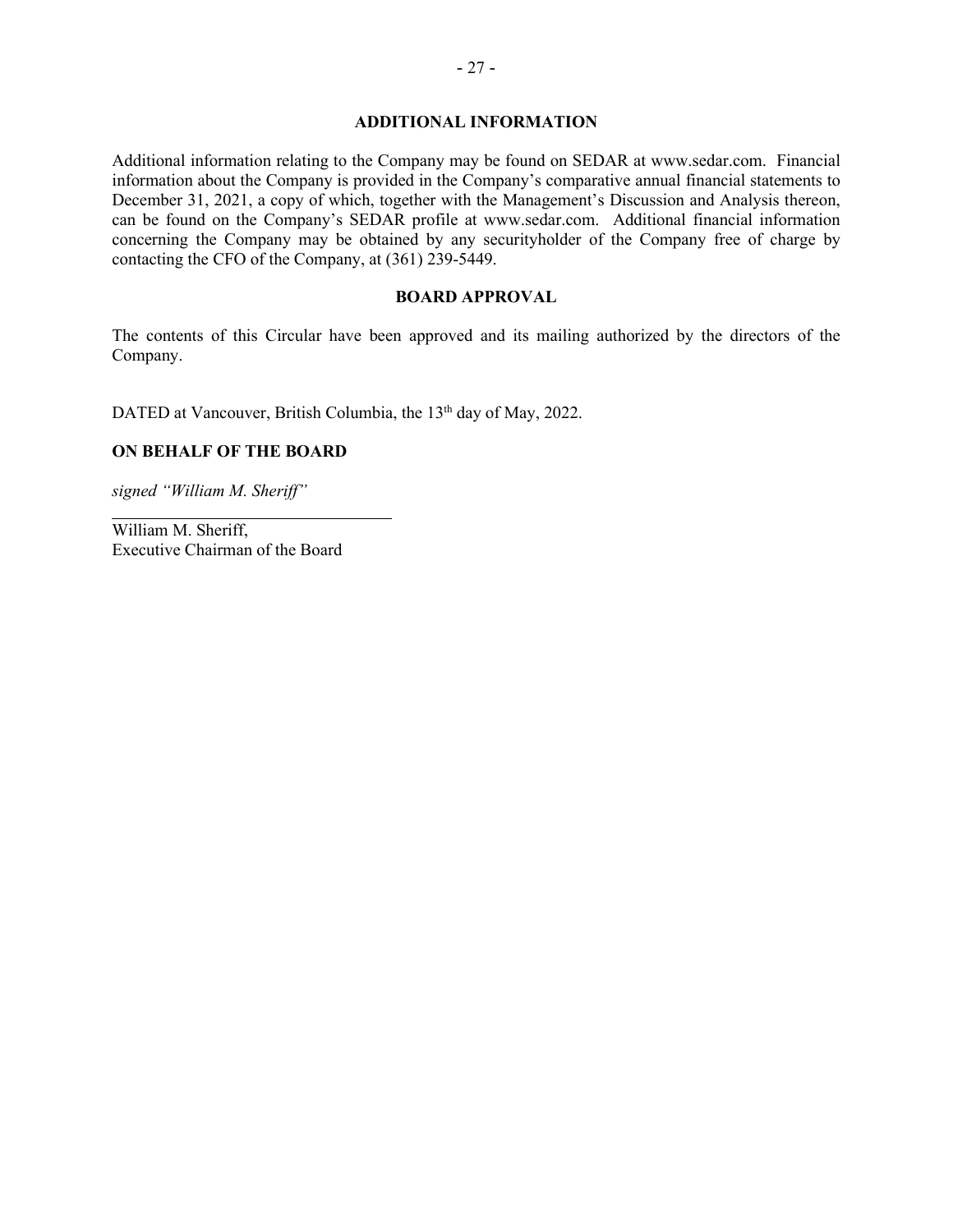### **Schedule "A" Audit Committee Charter**

### 1. *Mandate*

The audit committee will assist the Board of directors of the Company (the "**Board**") in fulfilling its financial oversight responsibilities. The audit committee will review and consider in consultation with the auditors the financial reporting process, the system of internal control and the audit process. In performing its duties, the committee will maintain effective working relationships with the Board, management, and the external auditors. To effectively perform his or her role, each committee member must obtain an understanding of the principal responsibilities of committee membership as well as the Company's business, operations and risks.

## 2. *Composition*

The Board will appoint from among their membership an audit committee that will consist of a minimum of three directors. As long as the Company is a "venture issuer," as defined in National Instrument 52-110 – *Audit* Committees ("**NI 52-110**") the Company is exempt from Part 3 – *Composition of the Audit Committee* of NI 52-110. If the Company is not a "venture issuer," every audit committee member must be "independent" within the meaning of NI 52-110 unless otherwise exempted under NI 52-110. At a minimum each committee member will have no direct or indirect relationship with the Company which, in the view of the Board, could reasonably interfere with the exercise of a member's independent judgment.

All members of the committee will be financially literate as defined by applicable legislation. If, upon appointment, a member of the committee is not financially literate as required, the person will be provided a three-month period in which to achieve the required level of literacy. An individual will be considered financially literate if he or she has the ability to understand a set of financial statements that present a breadth and level of complexity of accounting issues that are generally comparable to the breadth and complexity of the issues that can be expected to be raised by the Company's financial statements.

### 3. *Meetings*

The audit committee shall meet regularly as requested by the Board, and at other times that the audit committee may determine. The audit committee shall meet at least annually with the Company's Chief Financial Officer and external auditor in separate executive sessions.

# 4. *Roles and Responsibilities*

The audit committee shall fulfill the following roles and discharge the following responsibilities:

### 4.1 External Audit

The external auditor shall report directly to the audit committee. The audit committee shall be directly responsible for overseeing the work of the external auditors in preparing or issuing the auditor's report, or performing other audit, review or attest services for the Company, including the resolution of disagreements between management and the external auditors regarding financial reporting and audit scope or procedures. In carrying out this duty, the audit committee shall: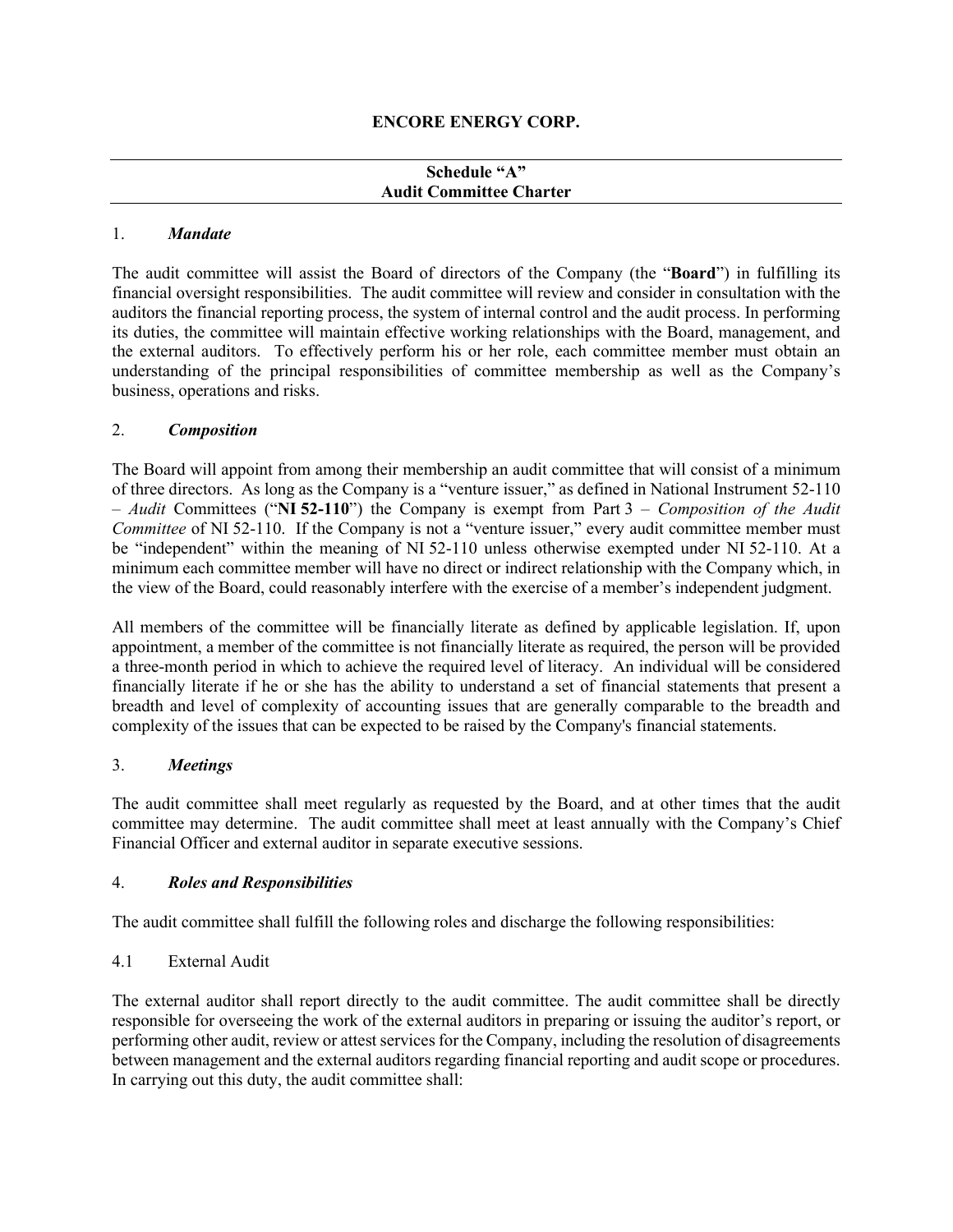(a) recommend to the Board the external auditor to be nominated for the purpose of preparing or issuing an auditor's report or performing other audit, review or attest services for the Company;

(b) review (by discussion and enquiry) the external auditors' proposed audit scope and approach;

(c) review the performance of the external auditor and recommend to the Board the appointment or discharge of the external auditors;

(d) review and recommend to the Board the compensation to be paid to the external auditors; and

(e) review and confirm the independence of the external auditors by reviewing the non-audit services provided and the external auditors' assertion of their independence in accordance with professional standards.

#### 4.2 Internal Control

The audit committee shall consider whether adequate controls are in place over annual and interim financial reporting as well as controls over assets, transactions and the creation of obligations, commitments and liabilities of the Company. In carrying out this duty, the audit committee shall:

(a) evaluate the adequacy and effectiveness of management's system of internal controls over the accounting and financial reporting system within the Company; and

(b) ensure that the external auditors discuss with the audit committee any event or matter which suggests the possibility of fraud, illegal acts or deficiencies in internal controls.

### 4.3 Financial Reporting

The audit committee shall review the financial statements and financial information prior to its release to the public. In carrying out this duty, the audit committee shall:

#### General

(a) review significant accounting and financial reporting issues, especially complex, unusual and related party transactions; and

(b) review and ensure that the accounting principles selected by management in preparing financial statements are appropriate;

#### Annual Financial Statements

(c) prior to public disclosure, review the draft annual financial statements and provide a recommendation to the Board with respect to the approval of the financial statements;

(d) meet with management and the external auditors to review the financial statements and the results of the audit, including any difficulties encountered; and

(e) review management's discussion & analysis respecting the annual reporting period prior to its public disclosure;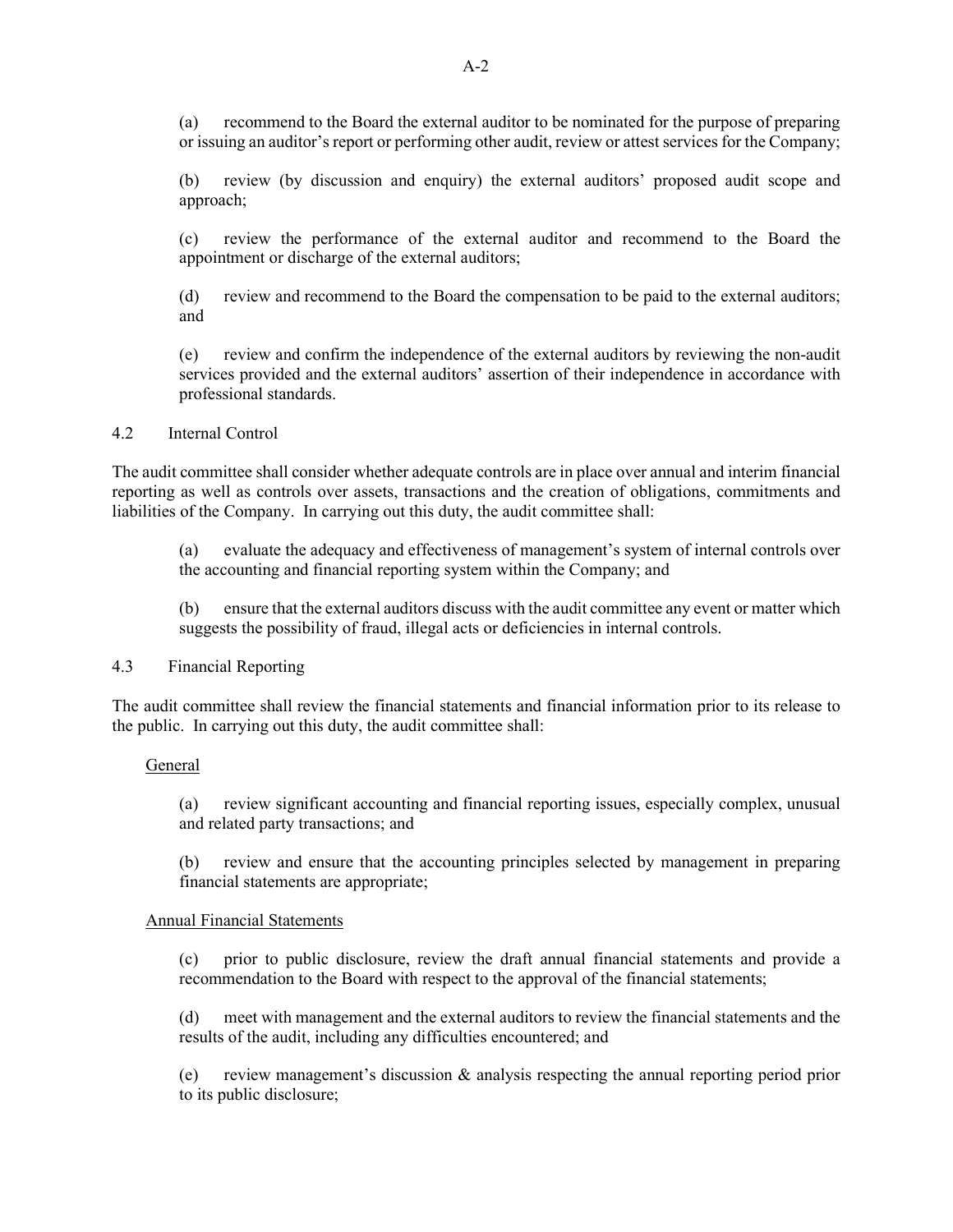### Interim Financial Statements

(f) review and approve the interim financial statements prior to their public disclosure; and

(g) review management's discussion & analysis respecting the interim reporting period prior to its public disclosure; and

### Release of Financial Information

(h) where reasonably possible, review and approve all public disclosure, including news releases, containing financial information, prior to its release to the public.

### 4.4 Non-Audit Services

### Pre-approval of Non-audit Services

(a) All non-audit services (being services other than services rendered for the audit and review of the financial statements or services that are normally provided by the external auditor in connection with statutory and regulatory filings or engagements) which are proposed to be provided by the external auditor to the Company or any subsidiary of the Company shall be subject to the prior approval of the audit committee.

### Delegation of Authority

(b) The audit committee may delegate to one or more independent members of the audit committee the authority to approve non-audit services, provided any non-audit services approved in this manner must be presented to the audit committee at its next scheduled meeting.

#### 4.5 Other Responsibilities

The audit committee shall:

(a) establish procedures for the receipt, retention and treatment of complaints received by the Company regarding accounting, internal accounting controls, or auditing matters;

(b) establish procedures for the confidential, anonymous submission by employees of the Company of concerns regarding questionable accounting or auditing matters;

(c) ensure that significant findings and recommendations made by management and external auditor are received and discussed on a timely basis;

(d) review and approve the Company's hiring policies regarding partners, employees and former partners and employees of the present and former external auditor of the Company;

(e) ensure that adequate procedures are in place for the review of the Company's public disclosure of financial information extracted or derived from the Company's financial statements, other than financial statements, management discussion and analysis, and annual and interim earnings press releases, and shall periodically assess the adequacy of those procedures;

(f) perform other oversight functions as requested by the Board; and